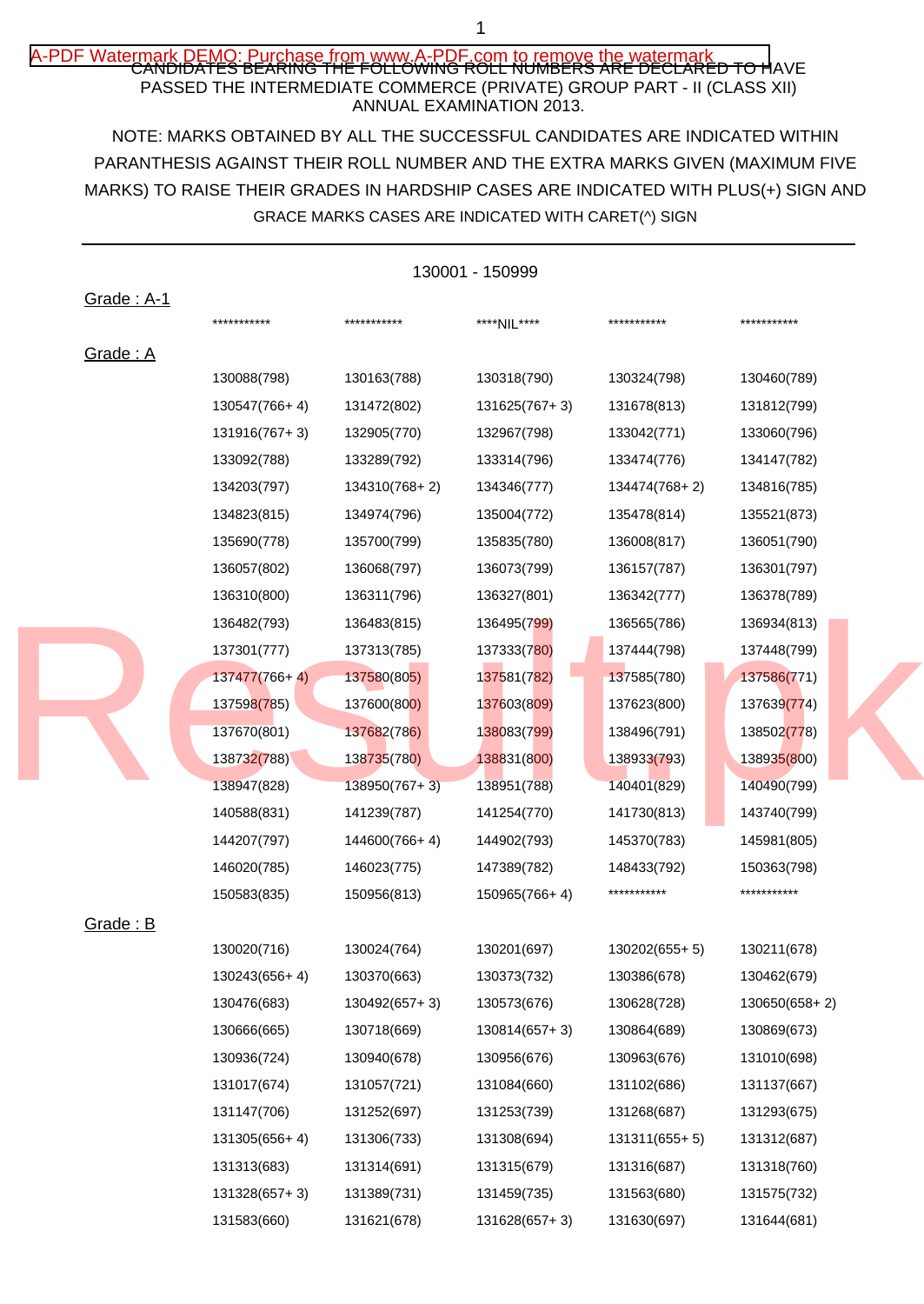| 131660(684)   | 131665(673)     | 131681(689)   | 131693(662)     | 131711(742) |
|---------------|-----------------|---------------|-----------------|-------------|
| 131716(721)   | 131752(747)     | 131798(681)   | 131802(668)     | 131805(681) |
| 131811(722)   | 131814(659+1)   | 131821(659+1) | 131899(672)     | 131964(697) |
| 132054(737)   | 132058(661)     | 132101(684)   | 132182(690)     | 132212(752) |
| 132214(699)   | 132244(667)     | 132247(663)   | 132294(694)     | 132348(674) |
| 132477(711)   | 132568(683)     | 132627(661)   | 132632(657+3)   | 132633(686) |
| 132634(669)   | 132637(669)     | 132691(669)   | 132749(701)     | 132859(702) |
| 132878(682)   | 132906(694)     | 132908(667)   | 132968(676)     | 133025(716) |
| 133056(689)   | 133058(715)     | 133075(720)   | 133076(702)     | 133112(717) |
| 133137(661)   | 133155(681)     | 133178(755)   | 133185(753)     | 133203(762) |
| 133221(685)   | 133225(709)     | 133236(663)   | 133271(759)     | 133316(702) |
| 133317(737)   | 133325(699)     | 133342(659+1) | 133352(664)     | 133369(763) |
| 133374(663)   | 133395(726)     | 133398(691)   | 133401(704)     | 133402(660) |
| 133422(693)   | 133432(668)     | 133459(677)   | 133464(691)     | 133466(725) |
| 133467(749)   | 133470(739)     | 133476(717)   | 133477(713)     | 133478(694) |
| 133479(688)   | 133480(712)     | 133481(711)   | 133486(665)     | 133487(661) |
| 133488(676)   | 133496(683)     | 133498(701)   | 133501(742)     | 133503(723) |
| 133504(669)   | 133505(720)     | 133506(697)   | 134014(656+4)   | 134027(704) |
| 134035(667)   | 134036(667)     | 134048(655+5) | 134098(677)     | 134136(663) |
| 134207(676)   | 134214(757)     | 134224(718)   | 134226(676)     | 134236(690) |
| 134242(753)   | 134249(702)     | 134273(662)   | 134289(739)     | 134323(672) |
| 134337(671)   | 134338(692)     | 134355(664)   | 134358(758)     | 134385(709) |
| 134389(669)   | $134391(657+3)$ | 134396(756)   | 134397(673)     | 134398(690) |
| 134401(676)   | 134417(663)     | 134439(684)   | 134443(668)     | 134454(670) |
| 134455(726)   | $134468(656+4)$ | 134478(658+2) | 134497(735)     | 134498(688) |
| 134528(763)   | 134542(702)     | 134553(675)   | 134574(754)     | 134578(676) |
| 134587(704)   | 134588(707)     | 134601(708)   | $134603(658+2)$ | 134610(727) |
| 134638(741)   | 134677(673)     | 134707(678)   | 134717(669)     | 134775(685) |
| 134786(743)   | 134812(684)     | 134818(721)   | 134825(761)     | 134840(723) |
| 134855(726)   | 134856(763)     | 134871(752)   | 134879(700)     | 134897(692) |
| 134910(668)   | 134915(694)     | 134957(741)   | 134961(691)     | 134968(686) |
| 134981(688)   | 134984(695)     | 134986(693)   | 134995(671)     | 134999(684) |
| 135008(745)   | 135032(673)     | 135033(704)   | 135144(678)     | 135170(690) |
| 135171(655+5) | 135253(686)     | 135254(703)   | 135260(693)     | 135297(715) |
| 135302(698)   | 135308(739)     | 135310(715)   | 135319(744)     | 135323(689) |
| 135325(751)   | 135337(695)     | 135359(701)   | 135373(660)     | 135389(673) |
| 135409(687)   | 135410(699)     | 135421(662)   | 135422(696)     | 135450(753) |
| 135452(735)   | 135459(685)     | 135489(683)   | 135492(706)     | 135519(662) |
| 135523(749)   | 135529(716)     | 135532(671)   | 135581(717)     | 135605(660) |
| 135609(705)   | 135627(689)     | 135631(660)   | 135635(659+1)   | 135672(667) |
| 135688(715)   | 135691(659+1)   | 135708(664)   | 135711(665)     | 135741(665) |
| 135763(732)   | 135778(688)     | 135780(721)   | 135841(695)     | 135842(719) |
|               |                 |               |                 |             |

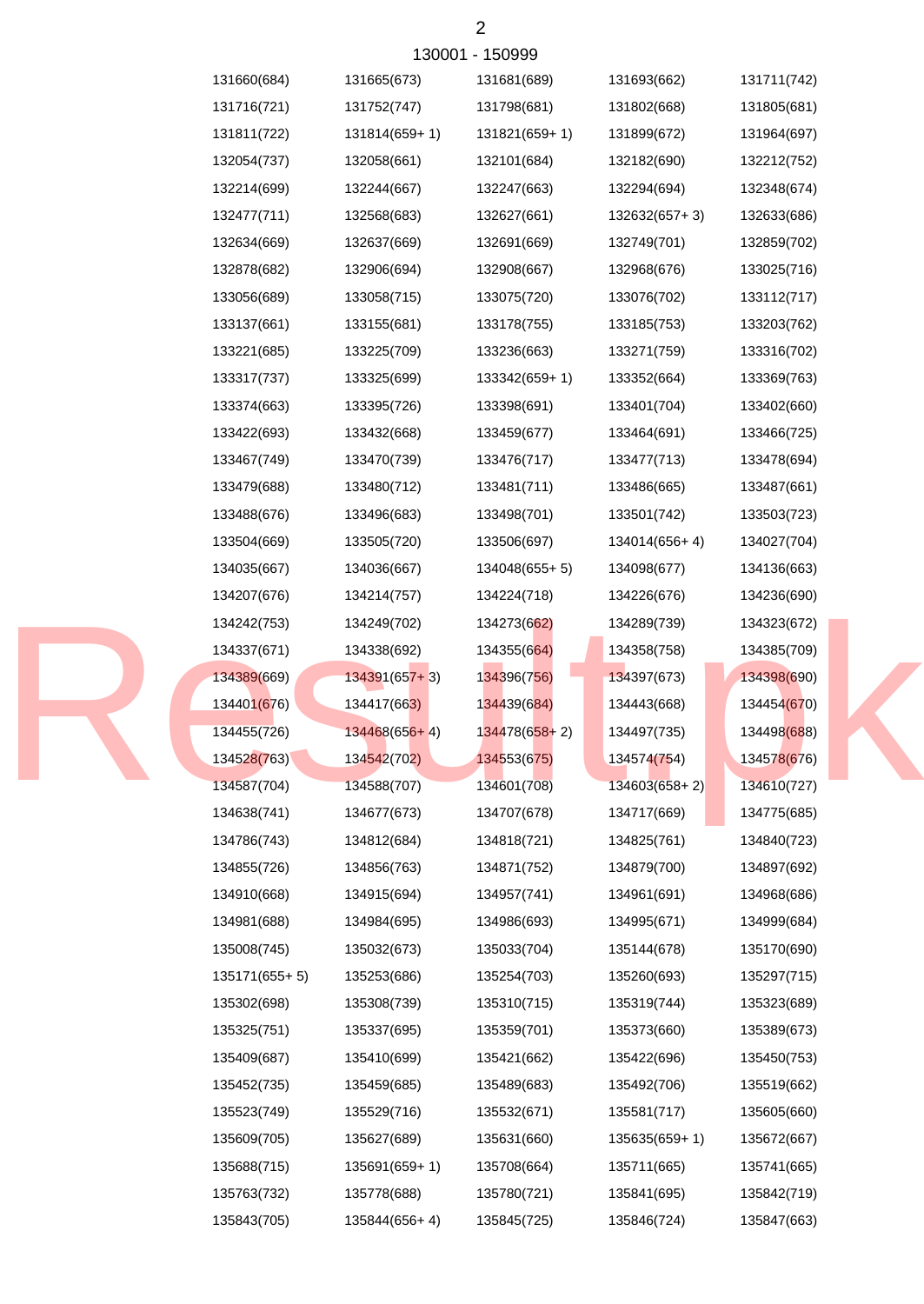|               |                             | <u> 19000 - 1909aa</u> |               |               |
|---------------|-----------------------------|------------------------|---------------|---------------|
| 135848(677)   | 135849(661)                 | 135869(685)            | 135874(678)   | 136055(697)   |
| 136084(657+3) | 136085(749)                 | 136090(678)            | 136092(661)   | 136094(671)   |
| 136100(696)   | 136110(696)                 | 136131(663)            | 136141(661)   | 136146(680)   |
| 136204(730)   | 136211(663)                 | 136226(673)            | 136238(675)   | 136244(716)   |
| 136256(696)   | 136261(674)                 | 136265(718)            | 136266(723)   | 136271(689)   |
| 136280(658+2) | 136293(683)                 | 136294(763)            | 136307(693)   | 136309(662)   |
| 136313(689)   | 136315(716)                 | 136317(664)            | 136321(693)   | 136323(676)   |
| 136328(739)   | 136329(718)                 | 136331(694)            | 136332(672)   | 136336(715)   |
| 136338(741)   | 136339(748)                 | 136340(717)            | 136341(718)   | 136359(669)   |
| 136365(676)   | 136373(737)                 | 136375(688)            | 136376(659+1) | 136379(721)   |
| 136409(662)   | 136421(683)                 | 136444(661)            | 136456(733)   | 136458(722)   |
| 136485(720)   | 136497(728)                 | 136505(664)            | 136511(679)   | 136535(704)   |
| 136571(729)   | 136603(669)                 | 136612(693)            | 136629(673)   | 136634(657+3) |
| 136636(714)   | 136645(679)                 | 136646(669)            | 136752(664)   | 136758(699)   |
| 136921(738)   | 136932(671)                 | 136955(692)            | 136963(688)   | 136967(690)   |
| 136993(659+1) | 136995(678)                 | 136996(671)            | 137012(684)   | 137013(691)   |
| 137026(668)   | 137036(658+2)               | 137043(661)            | 137052(709)   | 137053(748)   |
| 137064(696)   | 137065(680)                 | 137069(672)            | 137072(688)   | 137075(659+1) |
| 137077(700)   | 137079(662)                 | 137081(689)            | 137083(668)   | 137084(686)   |
| 137086(677)   | 137093(715)                 | 137100(704)            | 137101(680)   | 137106(703)   |
| 137119(669)   | 137120(663)                 | 137133(665)            | 137159(716)   | 137252(724)   |
| 137256(725)   | 137258(672)                 | 137261(736)            | 137270(707)   | 137276(672)   |
| 137280(659+1) | 137281(666)                 | 137282(710)            | 137284(690)   | 137285(672)   |
| 137308(708)   | 137311(65 <mark>9+1)</mark> | 137312(684)            | 137317(715)   | 137324(675)   |
| 137325(675)   | 137331(672)                 | 137332(664)            | 137334(700)   | 137339(660)   |
| 137341(677)   | 137346(745)                 | 137347(721)            | 137356(693)   | 137358(737)   |
| 137374(726)   | 137455(656+4)               | 137460(668)            | 137465(710)   | 137468(655+5) |
| 137472(692)   | 137473(680)                 | 137478(689)            | 137480(716)   | 137522(747)   |
| 137524(667)   | 137526(689)                 | 137527(664)            | 137529(681)   | 137532(708)   |
| 137573(667)   | 137574(686)                 | 137575(674)            | 137576(700)   | 137577(749)   |
| 137578(710)   | 137582(757)                 | 137587(740)            | 137590(750)   | 137595(696)   |
| 137599(763)   | 137604(733)                 | 137610(751)            | 137613(745)   | 137615(685)   |
| 137618(698)   | 137619(747)                 | 137622(726)            | 137624(713)   | 137625(655+5) |
| 137626(764)   | 137627(715)                 | 137633(718)            | 137637(707)   | 137647(716)   |
| 137649(717)   | 137652(740)                 | 137653(709)            | 137658(721)   | 137659(701)   |
| 137660(727)   | 137661(724)                 | 137662(718)            | 137663(733)   | 137665(755)   |
| 137668(712)   | 137669(744)                 | 137677(674)            | 137684(660)   | 137685(743)   |
| 137688(670)   | 137689(686)                 | 137690(710)            | 137691(678)   | 137692(685)   |
| 137693(687)   | 137694(663)                 | 137695(668)            | 137696(736)   | 138001(673)   |
| 138011(677)   | 138082(716)                 | 138215(742)            | 138723(668)   | 138726(697)   |
| 138736(697)   | 138782(722)                 | 138837(739)            | 138881(743)   | 138882(703)   |
| 138932(691)   | 138934(715)                 | 138937(735)            | 138938(738)   | 138939(738)   |
| 138940(666)   | 138941(731)                 | 138942(720)            | 138943(712)   | 138945(741)   |

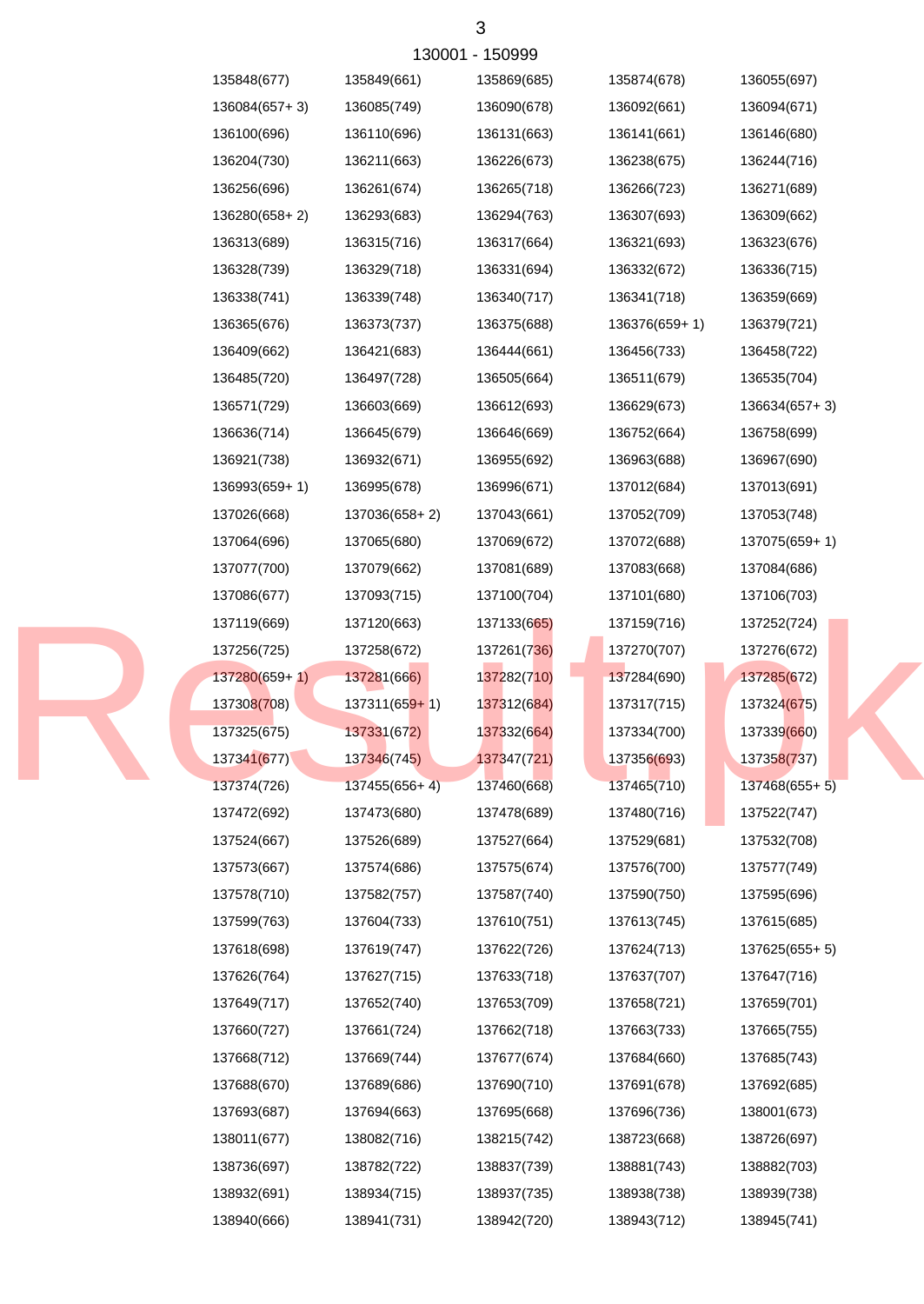|          |                 |                 | 10000         |                 |               |
|----------|-----------------|-----------------|---------------|-----------------|---------------|
|          | 138948(682)     | 138949(764)     | 138952(763)   | 138953(762)     | 138954(659+1) |
|          | 140156(663)     | 140324(674)     | 140448(669)   | 140450(725)     | 140456(730)   |
|          | 140479(737)     | 140499(728)     | 140933(713)   | 141242(673)     | 141250(667)   |
|          | 141264(711)     | 141314(727)     | 141321(662)   | 141327(656+4)   | 141406(684)   |
|          | 141418(664)     | 141482(660)     | 141488(683)   | 141490(679)     | 141491(692)   |
|          | 141492(734)     | 141493(705)     | 141503(657+3) | 141505(763)     | 141506(655+5) |
|          | 141508(718)     | 141512(720)     | 141513(719)   | 141514(694)     | 141516(705)   |
|          | 141518(677)     | 141519(673)     | 141521(676)   | 141522(702)     | 141639(697)   |
|          | 141647(672)     | 141712(659+1)   | 141731(757)   | 142029(730)     | 142344(706)   |
|          | 142616(686)     | 142621(723)     | 142902(657+3) | 142982(679)     | 142989(711)   |
|          | 142997(731)     | 143106(664)     | 143520(687)   | 143590(706)     | 144209(669)   |
|          | 144232(696)     | 144245(673)     | 144566(688)   | 144568(702)     | 144638(667)   |
|          | 144666(687)     | 144669(685)     | 144679(678)   | 144687(688)     | 145288(733)   |
|          | 145306(693)     | 145976(683)     | 145979(722)   | 145982(733)     | 145983(756)   |
|          | 145984(750)     | 145985(726)     | 145991(700)   | 146000(674)     | 146006(670)   |
|          | 146015(704)     | 146016(708)     | 146021(748)   | 146022(761)     | 146030(655+5) |
|          | 146036(692)     | 146038(665)     | 146039(680)   | 146045(723)     | 146059(668)   |
|          | 146061(672)     | 147068(705)     | 147104(713)   | 147124(658+2)   | 147354(717)   |
|          | 147632(709)     | 147651(725)     | 147930(687)   | 147936(660)     | 148241(718)   |
|          | 148246(677)     | 149128(730)     | 149351(692)   | 149464(701)     | 149920(683)   |
|          | $150136(655+5)$ | 150146(717)     | 150181(692)   | 150362(671)     | 150556(668)   |
|          | 150587(689)     | 150953(719)     | 150955(672)   | 150960(704)     | 150963(703)   |
|          | $150969(659+1)$ | 150971(697)     | ***********   | ***********     | ***********   |
| Grade: C |                 |                 |               |                 |               |
|          | 130001(572)     | 130002(594)     | 130004(588)   | 130017(579)     | 130029(578)   |
|          | 130037(577)     | 130041(606)     | 130057(567)   | 130090(571)     | 130100(630)   |
|          | 130131(623)     | $130144(546+4)$ | 130167(592)   | 130184(561)     | 130199(592^3) |
|          | 130206(612)     | 130219(579)     | 130226(606)   | 130237(630)     | 130242(598)   |
|          | 130249(600)     | 130260(612)     | 130270(585)   | 130273(555)     | 130275(551)   |
|          | 130288(581)     | 130300(649)     | 130310(593)   | 130319(620)     | 130327(551^3) |
|          | 130328(615)     | 130333(588)     | 130352(563)   | 130355(579)     | 130360(548+2) |
|          | 130368(603)     | 130372(619)     | 130379(562)   | 130384(573)     | 130392(639)   |
|          | 130393(611)     | 130396(624)     | 130399(615)   | 130403(618)     | 130410(564)   |
|          | 130412(614)     | 130416(569)     | 130417(564)   | 130419(637)     | 130430(604)   |
|          | 130437(624)     | 130438(551)     | 130441(553)   | 130443(551)     | 130447(556)   |
|          | 130448(595)     | 130449(564)     | 130450(567)   | 130468(642)     | 130475(570)   |
|          | 130478(553)     | 130482(633)     | 130483(553)   | $130486(545+5)$ | 130494(618)   |
|          | 130498(577)     | 130507(604)     | 130510(581)   | 130511(595)     | 130514(611)   |
|          | 130517(568)     | 130520(630)     | 130530(594)   | 130531(604)     | 130534(566)   |
|          | 130544(573)     | 130551(581)     | 130554(598)   | 130556(578)     | 130561(597)   |
|          | 130566(600)     | 130578(546+4)   | 130579(634)   | 130582(556)     | 130586(574)   |
|          | 130587(629)     | 130605(583)     | 130623(560)   | 130646(626)     | 130660(644)   |
|          | 130673(633)     | 130676(583)     | 130697(578)   | 130699(600)     | 130700(616)   |

130001 - 150999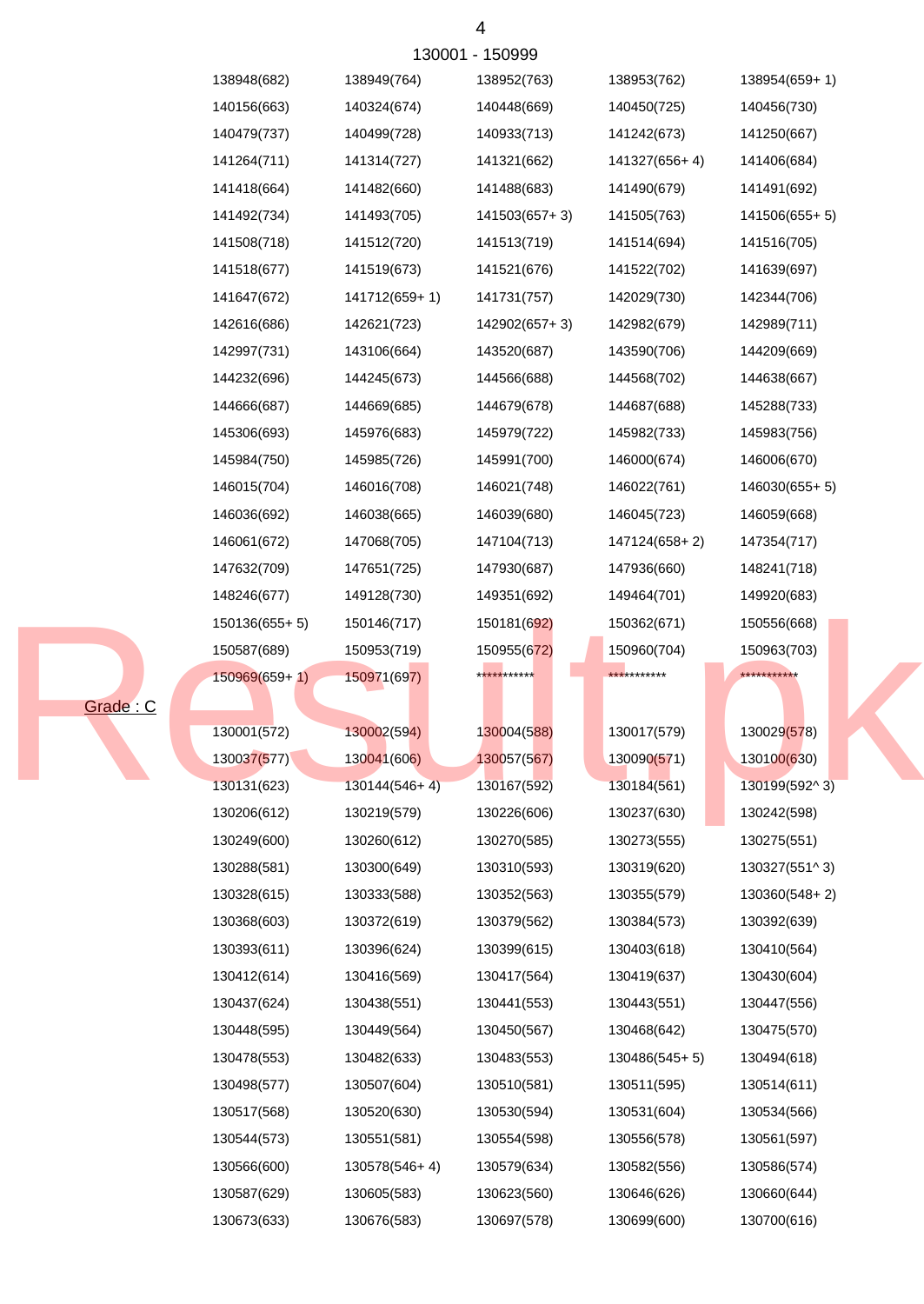| 130001 - 150999 |               |                 |                 |               |               |  |  |
|-----------------|---------------|-----------------|-----------------|---------------|---------------|--|--|
|                 | 130701(614)   | 130714(591)     | 130720(646)     | 130747(568)   | 130771(549+1) |  |  |
|                 | 130772(589)   | 130773(602)     | 130778(578)     | 130781(556)   | 130782(598)   |  |  |
|                 | 130783(554)   | 130796(553)     | 130799(618)     | 130800(574)   | 130804(554)   |  |  |
|                 | 130806(581)   | 130807(558)     | 130811(558)     | 130813(554)   | 130816(650)   |  |  |
|                 | 130820(563)   | 130822(576)     | 130828(557)     | 130832(576)   | 130833(612)   |  |  |
|                 | 130834(650)   | 130836(567)     | 130840(553)     | 130845(549+1) | 130846(616)   |  |  |
|                 | 130851(548+2) | 130853(565)     | 130858(570)     | 130859(571)   | 130863(574)   |  |  |
|                 | 130865(546+4) | 130893(564)     | 130903(546+4)   | 130904(611)   | 130909(594)   |  |  |
|                 | 130920(635)   | 130923(622)     | 130924(559)     | 130931(549+1) | 130932(549+1) |  |  |
|                 | 130933(639)   | 130945(555)     | 130946(595)     | 130948(629)   | 130951(578)   |  |  |
|                 | 130952(548+2) | 130954(628)     | 130971(552)     | 130972(558)   | 130973(549+1) |  |  |
|                 | 130974(567)   | 130979(574)     | 130996(610)     | 131006(597)   | 131007(604)   |  |  |
|                 | 131008(632)   | 131013(574)     | 131016(642)     | 131018(589)   | 131020(553)   |  |  |
|                 | 131023(550)   | 131025(551)     | 131036(553)     | 131040(572)   | 131066(571)   |  |  |
|                 | 131077(552)   | 131083(586)     | 131085(602)     | 131086(554)   | 131096(577)   |  |  |
|                 | 131103(546+4) | 131119(587)     | 131129(577)     | 131136(572)   | 131158(585)   |  |  |
|                 | 131179(568)   | 131199(613)     | 131208(608)     | 131212(555)   | 131233(562)   |  |  |
|                 | 131243(546+4) | 131257(578)     | 131258(615)     | 131263(567)   | 131264(594)   |  |  |
|                 | 131269(552)   | 131276(547+3)   | 131278(545+5)   | 131279(592)   | 131288(579)   |  |  |
|                 | 131291(621)   | 131309(634)     | 131319(625)     | 131320(550)   | 131323(629)   |  |  |
|                 | 131324(559)   | 131325(559)     | 131329(637)     | 131330(613)   | 131331(614)   |  |  |
|                 | 131336(606)   | 131338(548+2)   | 131339(584)     | 131340(557)   | 131361(626)   |  |  |
|                 | 131375(580)   | 131386(551)     | 131418(562)     | 131420(586)   | 131430(575)   |  |  |
|                 | 131455(570)   | 131458(604)     | $131461(547+3)$ | 131466(581)   | 131470(633)   |  |  |
|                 | 131471(644)   | 131474(640)     | 131477(581)     | 131497(585)   | 131529(561)   |  |  |
|                 | 131532(587)   | 131546(587)     | 131547(577)     | 131549(628)   | 131555(560)   |  |  |
|                 | 131560(583)   | 131561(651)     | 131568(573)     | 131572(632)   | 131578(607)   |  |  |
|                 | 131579(560)   | $131580(545+5)$ | 131581(561)     | 131584(577)   | 131585(626)   |  |  |
|                 | 131586(553)   | 131588(552)     | 131589(611)     | 131591(626)   | 131598(651)   |  |  |
|                 | 131602(587)   | 131604(639)     | 131608(592)     | 131613(603)   | 131617(573)   |  |  |
|                 | 131622(571)   | 131623(578)     | 131624(636)     | 131626(557)   | 131636(603)   |  |  |
|                 | 131642(628)   | 131643(600)     | 131645(566)     | 131648(620)   | 131657(561)   |  |  |
|                 | 131661(592)   | $131662(545+5)$ | 131664(547+3)   | 131666(628)   | 131667(566)   |  |  |
|                 | 131668(589)   | 131671(583)     | 131673(558)     | 131676(627)   | 131677(609)   |  |  |
|                 | 131684(545+5) | 131687(649)     | 131688(633)     | 131696(592)   | 131725(558)   |  |  |
|                 | 131736(546+4) | 131742(556)     | 131746(601)     | 131756(652)   | 131757(584)   |  |  |
|                 | 131763(632)   | 131788(545+5)   | 131799(634)     | 131801(641)   | 131806(580)   |  |  |
|                 | 131813(590)   | 131815(566)     | 131816(548+2)   | 131817(549+1) | 131819(549+1) |  |  |
|                 | 131820(575)   | 131822(609)     | 131824(581)     | 131825(562)   | 131827(630)   |  |  |
|                 | 131830(628)   | 131831(635)     | 131832(580)     | 131834(589)   | 131835(637)   |  |  |
|                 | 131836(617)   | 131837(607)     | 131838(596)     | 131843(614)   | 131845(564)   |  |  |
|                 | 131847(607)   | 131848(592)     | 131849(572)     | 131852(607)   | 131853(565)   |  |  |
|                 | 131856(572)   | 131871(604)     | 131894(585)     | 131900(650)   | 131906(652)   |  |  |

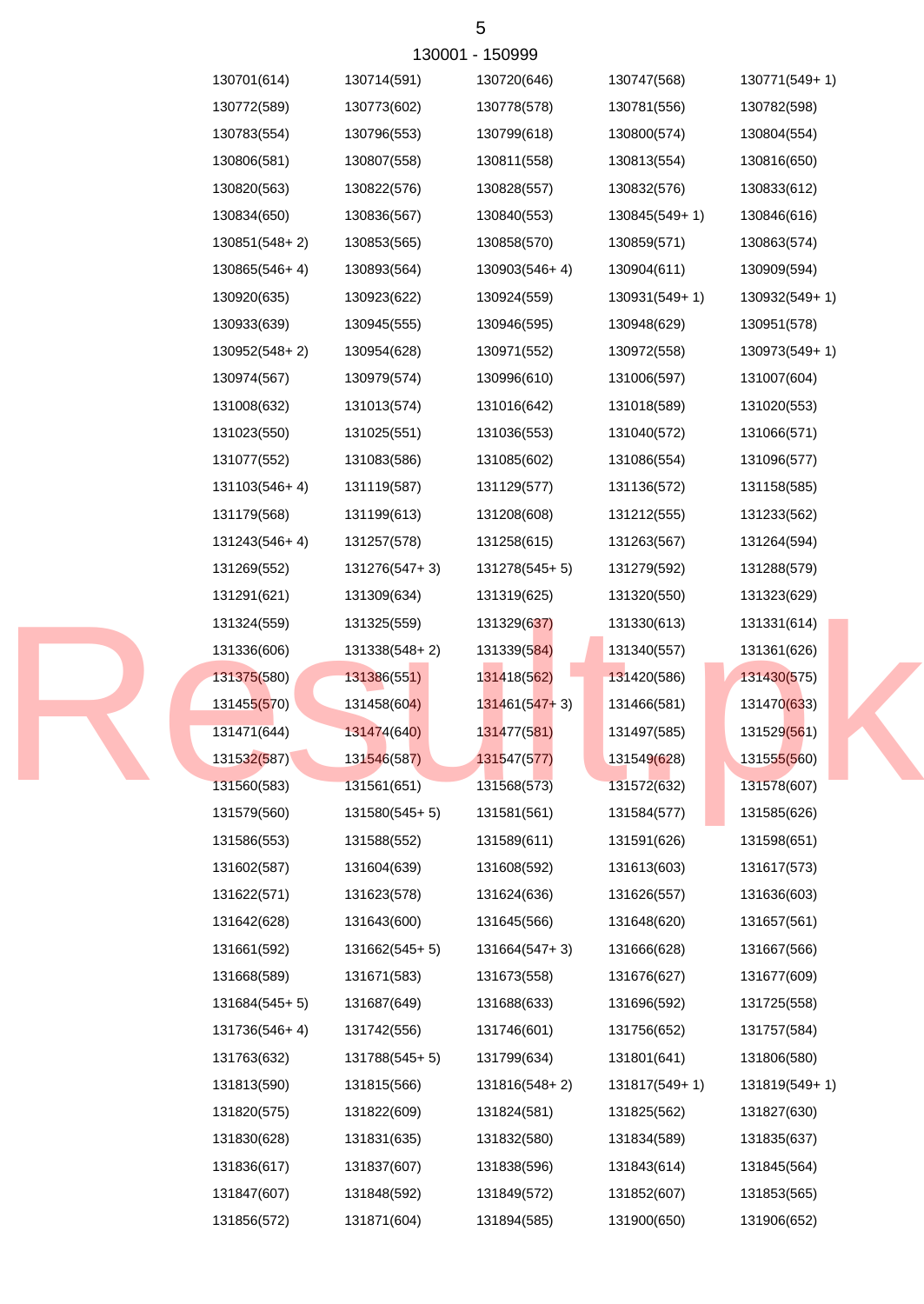| 130001 - 150999 |               |               |                 |               |               |  |  |
|-----------------|---------------|---------------|-----------------|---------------|---------------|--|--|
|                 | 131914(575)   | 131933(560)   | 131953(613)     | 131957(561)   | 131979(578)   |  |  |
|                 | 131994(568)   | 131998(546+4) | 132006(595)     | 132041(609)   | 132045(584)   |  |  |
|                 | 132059(554)   | 132093(563)   | 132102(583)     | 132105(548+2) | 132116(607)   |  |  |
|                 | 132127(622)   | 132151(597)   | 132154(550)     | 132158(573)   | 132159(632)   |  |  |
|                 | 132163(568)   | 132167(577)   | 132169(581)     | 132173(646)   | 132179(560)   |  |  |
|                 | 132183(567)   | 132189(562)   | 132193(633)     | 132199(624)   | 132217(594)   |  |  |
|                 | 132224(590)   | 132230(581)   | 132231(548+2)   | 132233(618)   | 132235(569)   |  |  |
|                 | 132236(612)   | 132239(576)   | 132243(600)     | 132246(626)   | 132248(612)   |  |  |
|                 | 132249(609)   | 132251(571)   | 132253(604)     | 132254(566)   | 132257(571)   |  |  |
|                 | 132261(623)   | 132262(561)   | 132266(578)     | 132268(591)   | 132270(550)   |  |  |
|                 | 132271(595)   | 132272(584)   | 132273(593)     | 132275(564)   | 132277(551)   |  |  |
|                 | 132286(564)   | 132298(570)   | 132303(550)     | 132305(594)   | 132309(574)   |  |  |
|                 | 132311(648)   | 132313(571)   | 132320(551)     | 132327(562)   | 132329(570)   |  |  |
|                 | 132337(554)   | 132342(583)   | 132345(644)     | 132351(650)   | 132355(599)   |  |  |
|                 | 132361(595)   | 132369(554)   | 132375(643)     | 132379(554)   | 132396(547+3) |  |  |
|                 | 132397(593)   | 132398(610)   | 132399(598)     | 132402(556)   | 132403(614)   |  |  |
|                 | 132407(589)   | 132408(588)   | 132409(557)     | 132420(565)   | 132437(602)   |  |  |
|                 | 132442(556)   | 132444(586)   | 132446(616)     | 132447(593)   | 132450(552)   |  |  |
|                 | 132464(632)   | 132465(564)   | 132476(602)     | 132485(550)   | 132486(616)   |  |  |
|                 | 132494(611)   | 132496(547+3) | 132503(566)     | 132510(594)   | 132515(556)   |  |  |
|                 | 132516(545+5) | 132517(620)   | 132519(564)     | 132520(608)   | 132525(585)   |  |  |
|                 | 132544(556)   | 132553(577)   | $132561(547+3)$ | 132562(598)   | 132569(568)   |  |  |
|                 | 132575(622)   | 132576(592)   | 132578(556)     | 132596(557)   | 132613(594^2) |  |  |
|                 | 132617(570)   | 132621(604)   | 132622(637)     | 132626(589)   | 132630(582)   |  |  |
|                 | 132642(559)   | 132643(584)   | 132646(557)     | 132647(552)   | 132650(600)   |  |  |
|                 | 132654(564)   | 132656(609)   | 132660(576)     | 132661(592)   | 132662(597)   |  |  |
|                 | 132665(553)   | 132666(553)   | 132676(559)     | 132681(572)   | 132682(559)   |  |  |
|                 | 132686(557)   | 132689(545+5) | 132690(586)     | 132695(632)   | 132696(554)   |  |  |
|                 | 132703(595)   | 132707(576)   | 132712(592)     | 132717(609)   | 132722(571)   |  |  |
|                 | 132723(546+4) | 132724(580)   | 132726(550)     | 132730(561)   | 132752(573)   |  |  |
|                 | 132759(553)   | 132762(581)   | 132763(586)     | 132765(590)   | 132766(640)   |  |  |
|                 | 132772(553)   | 132785(594)   | 132788(565)     | 132792(551)   | 132812(547+3) |  |  |
|                 | 132823(600)   | 132843(653)   | 132852(599)     | 132857(599)   | 132861(593)   |  |  |
|                 | 132866(601)   | 132873(615)   | 132876(551)     | 132877(608)   | 132893(547+3) |  |  |
|                 | 132903(585)   | 132934(551)   | 132942(545+5)   | 132945(552)   | 132950(618)   |  |  |
|                 | 132951(588)   | 132952(622)   | 132954(633)     | 132958(547+3) | 132961(642)   |  |  |
|                 | 132962(548+2) | 132963(590)   | 132964(576)     | 132966(608)   | 132970(545+5) |  |  |
|                 | 132971(549+1) | 132973(552)   | 132976(547+3)   | 132994(614)   | 132998(577^3) |  |  |
|                 | 132999(572)   | 133005(606)   | 133009(565)     | 133013(606)   | 133014(600)   |  |  |
|                 | 133015(575)   | 133016(607)   | 133017(586)     | 133018(587)   | 133019(556)   |  |  |
|                 | 133020(590)   | 133022(565)   | 133029(564)     | 133030(595)   | 133032(570)   |  |  |
|                 | 133036(591)   | 133040(582)   | 133045(597)     | 133049(590)   | 133054(563)   |  |  |
|                 | 133055(555^3) | 133062(556)   | 133067(601)     | 133090(649)   | 133091(649)   |  |  |
|                 |               |               |                 |               |               |  |  |

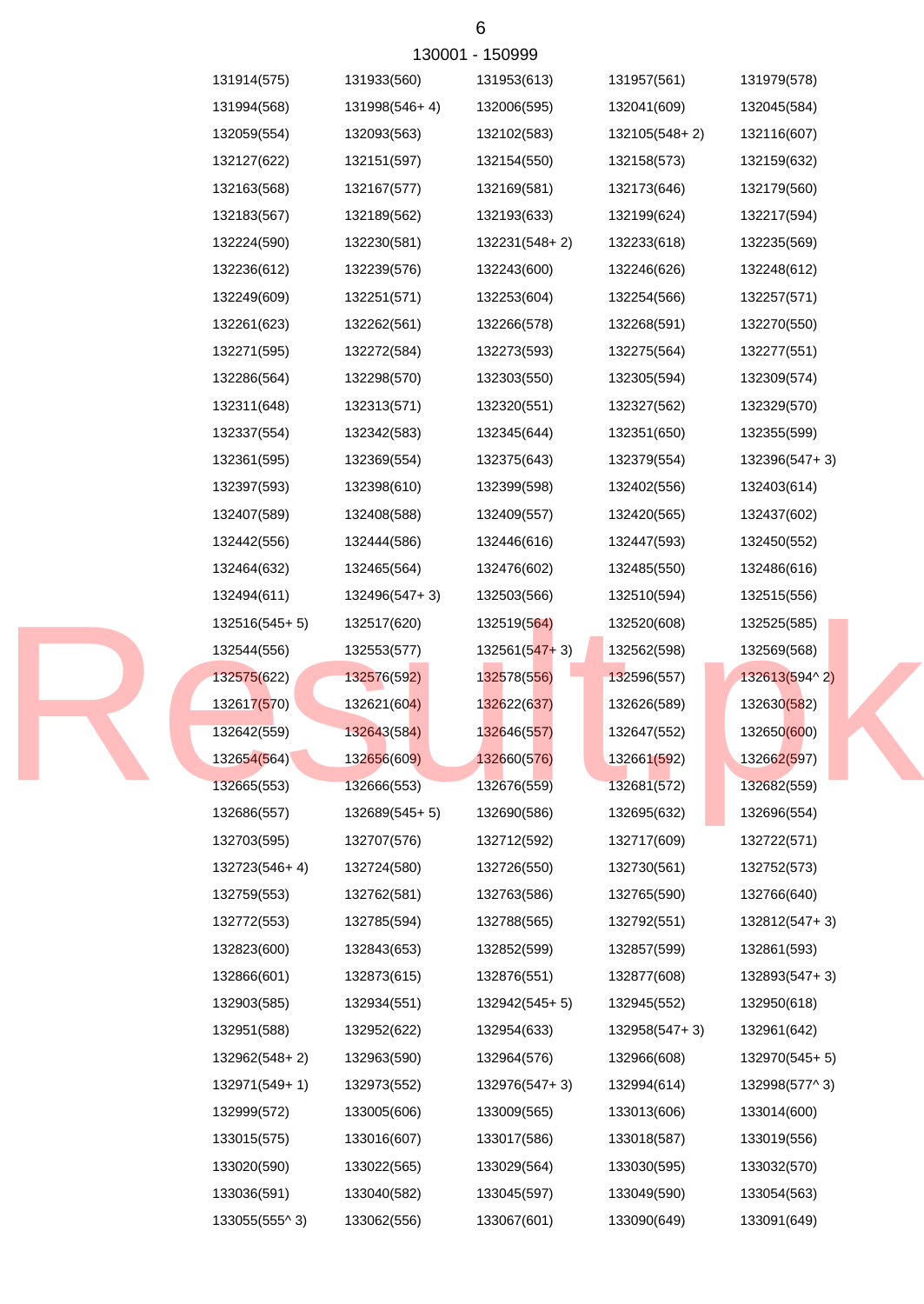| 133094(621)   | 133095(628)   | 133100(612)   | 133101(597)   | 133103(637)             |
|---------------|---------------|---------------|---------------|-------------------------|
| 133117(550)   | 133121(621)   | 133122(640)   | 133131(625)   | 133132(557)             |
| 133143(563)   | 133156(632)   | 133159(621)   | 133167(613)   | 133172(588)             |
| 133177(605)   | 133180(581)   | 133181(621)   | 133186(563)   | 133191(590)             |
| 133192(591)   | 133194(594)   | 133200(573)   | 133201(617)   | 133204(611)             |
| 133206(586)   | 133214(635)   | 133224(593)   | 133230(562)   | 133239(625)             |
| 133242(582)   | 133246(597)   | 133249(641)   | 133250(590)   | 133253(557)             |
| 133257(579)   | 133267(550)   | 133279(626)   | 133281(550)   | 133286(550)             |
| 133292(597)   | 133295(554)   | 133297(614)   | 133300(596)   | 133304(606)             |
| 133305(546+4) | 133307(596)   | 133308(564)   | 133327(640)   | 133332(638)             |
| 133333(654)   | 133338(621)   | 133340(565)   | 133343(635)   | 133354(564)             |
| 133357(563)   | 133358(580)   | 133368(571)   | 133373(596)   | 133382(584)             |
| 133383(559)   | 133384(571)   | 133386(561)   | 133387(595)   | 133389(618)             |
| 133390(642)   | 133392(603)   | 133393(606)   | 133399(578)   | 133400(608)             |
| 133404(581)   | 133405(575)   | 133406(610)   | 133424(607)   | 133430(580)             |
| 133431(648)   | 133433(654)   | 133434(583)   | 133435(588)   | 133436(593)             |
| 133437(587)   | 133438(609)   | 133439(649)   | 133440(563)   | 133441(630)             |
| 133444(653)   | 133445(625)   | 133446(604)   | 133447(641)   | 133450(599)             |
| 133453(551)   | 133454(589)   | 133457(559)   | 133458(562)   | 133465(560)             |
| 133468(568)   | 133471(603)   | 133482(633)   | 133483(587)   | 133484(644)             |
| 133490(629)   | 133491(568)   | 133493(561)   | 133494(627)   | 133495(599)             |
| 133502(606)   | 134010(549+1) | 134011(600)   | 134013(565)   | 134025(555)             |
| 134028(630)   | 134029(592)   | 134037(576)   | 134043(599)   | 134044(651)             |
| 134046(551)   | 134056(568)   | 134061(649)   | 134069(584)   | 134111(619)             |
| 134114(568)   | 134127(559)   | 134149(554)   | 134153(560)   | 134159 <sub>(652)</sub> |
| 134166(588)   | 134175(641)   | 134179(598)   | 134198(570)   | 134205(606)             |
| 134211(623)   | 134216(571)   | 134225(571)   | 134230(642)   | 134231(640)             |
| 134233(587)   | 134235(611)   | 134237(562)   | 134238(565)   | 134244(559)             |
| 134246(624)   | 134250(641)   | 134258(646)   | 134272(607)   | 134283(570)             |
| 134290(602)   | 134303(563)   | 134304(615)   | 134316(555)   | 134326(564)             |
| 134329(607)   | 134330(597)   | 134332(573)   | 134339(580)   | 134340(599)             |
| 134353(647)   | 134356(646)   | 134357(578)   | 134369(549+1) | 134376(571)             |
| 134380(631)   | 134386(596)   | 134392(596)   | 134393(634)   | 134394(572)             |
| 134395(626)   | 134402(578)   | 134406(568)   | 134409(587)   | 134415(594)             |
| 134416(624)   | 134421(646)   | 134422(574)   | 134423(596)   | 134425(567)             |
| 134429(620)   | 134430(649)   | 134431(642)   | 134435(570)   | 134436(560)             |
| 134438(642)   | 134442(645)   | 134444(556)   | 134446(567)   | 134448(562)             |
| 134449(651)   | 134452(602)   | 134453(622)   | 134459(578)   | 134463(638)             |
| 134465(559)   | 134469(598)   | 134479(555^2) | 134481(596)   | 134489(626)             |
| 134490(571)   | 134494(583)   | 134495(560)   | 134496(632)   | 134499(585)             |
| 134504(629)   | 134505(614)   | 134506(622)   | 134511(569)   | 134513(572)             |
| 134516(552)   | 134517(553)   | 134518(578)   | 134529(573)   | 134530(594)             |
| 134532(552)   | 134537(551)   | 134538(633)   | 134540(580)   | 134543(546+4)           |

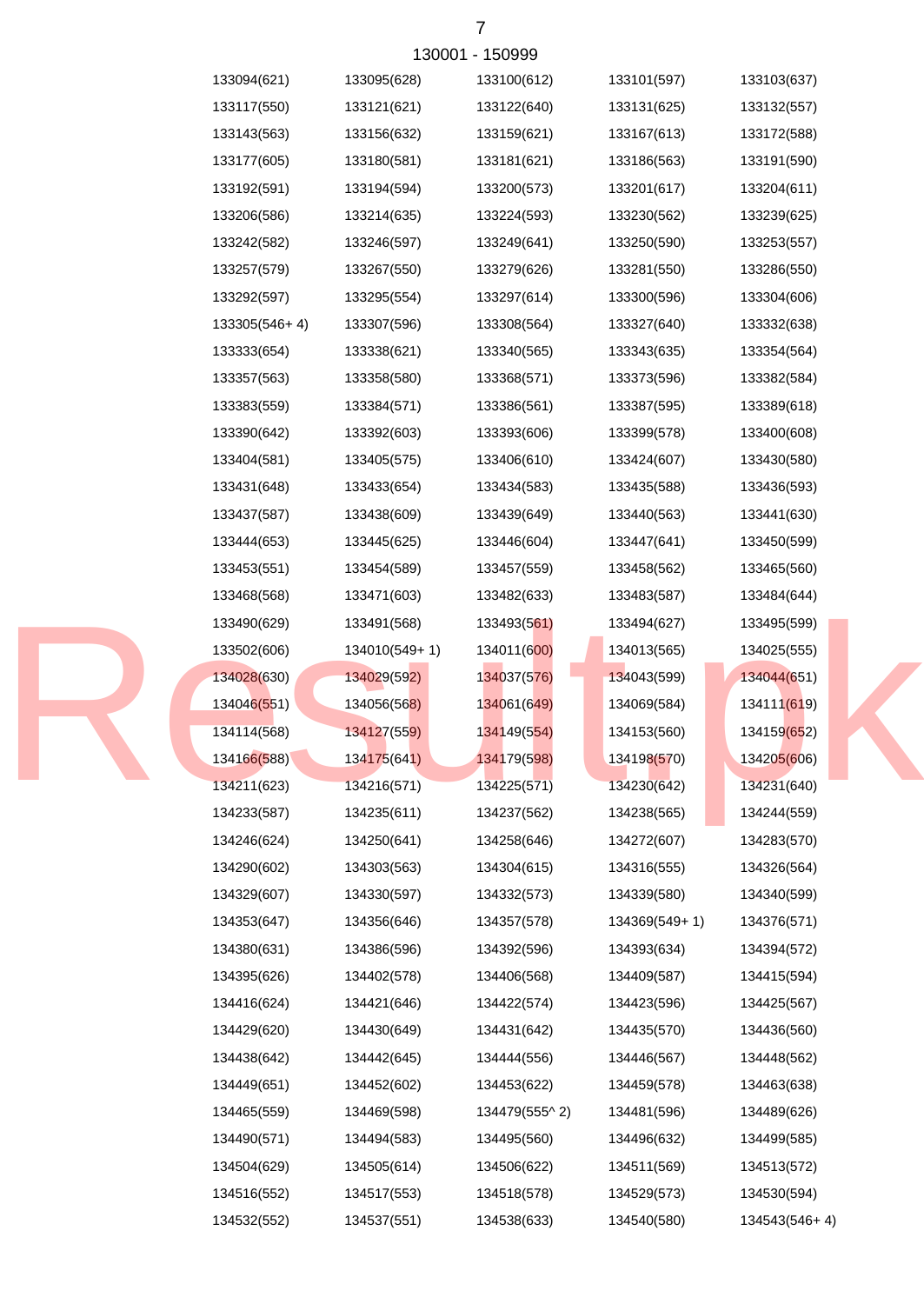| 134545(570)     | 134555(632)   | 134559(579)     | 134569(590)   | 134570(614)   |
|-----------------|---------------|-----------------|---------------|---------------|
| 134579(626)     | 134586(562)   | 134607(580)     | 134612(575)   | 134619(602)   |
| 134628(606)     | 134637(636)   | 134643(628)     | 134650(580)   | 134653(627)   |
| 134658(598)     | 134659(548+2) | 134663(621)     | 134668(603)   | 134675(580)   |
| 134686(557)     | 134697(560)   | 134700(546+4)   | 134701(595)   | 134726(615)   |
| 134744(611)     | 134754(607)   | 134756(583)     | 134759(552)   | 134763(594)   |
| 134764(627)     | 134770(608)   | 134772(549+1)   | 134773(639)   | 134782(646)   |
| 134784(604)     | 134787(593)   | 134789(592)     | 134792(557)   | 134797(573)   |
| 134802(599)     | 134806(644)   | 134808(574)     | 134814(547+3) | 134815(628)   |
| 134824(547+3)   | 134828(587)   | 134831(557)     | 134834(647)   | 134853(639)   |
| 134862(597)     | 134864(600)   | 134868(545+5)   | 134872(610)   | 134875(647)   |
| 134885(592)     | 134892(561)   | 134914(567)     | 134917(584)   | 134918(553)   |
| 134941(603)     | 134946(611)   | 134947(580)     | 134950(630)   | 134954(622)   |
| 134964(636)     | 134965(606)   | 134969(556)     | 134971(589)   | 134973(625)   |
| 134975(639)     | 134976(633)   | 134982(637)     | 134987(621)   | 134989(634)   |
| 134990(570)     | 135006(555)   | 135024(573)     | 135037(602)   | 135038(609)   |
| 135039(609)     | 135078(555)   | 135080(617)     | 135085(595)   | 135095(582)   |
| 135097(622)     | 135102(546+4) | 135134(548+2)   | 135145(554^3) | 135148(547+3) |
| 135155(637)     | 135163(560)   | 135166(565)     | 135168(631)   | 135169(629)   |
| 135172(616)     | 135176(587)   | 135188(555)     | 135194(574)   | 135203(591)   |
| 135205(619)     | 135210(606)   | $135211(545+5)$ | 135215(567)   | 135221(650)   |
| 135234(584)     | 135244(577)   | 135248(605)     | 135256(575)   | 135261(577)   |
| 135262(634)     | 135271(618)   | 135272(558)     | 135273(598)   | 135279(605)   |
| 135283(597)     | 135288(577)   | 135301(546+4)   | 135303(590)   | 135304(606)   |
| 135305(647)     | 135339(590)   | 135341(621)     | 135346(622)   | 135347(618)   |
| 135348(558)     | 135354(641)   | 135361(627)     | 135366(645)   | 135367(608)   |
| 135368(622)     | 135369(576)   | 135371(631)     | 135372(558)   | 135377(623)   |
| 135381(598)     | 135384(584)   | 135386(581)     | 135402(575)   | 135408(545+5) |
| 135424(636)     | 135437(619)   | 135438(553)     | 135442(545+5) | 135444(602)   |
| 135445(581)     | 135447(569)   | 135448(588)     | 135449(574)   | 135457(631)   |
| 135460(624)     | 135461(558)   | 135469(568)     | 135471(613)   | 135487(627)   |
| 135488(580)     | 135491(571)   | 135493(594)     | 135494(562)   | 135508(609)   |
| 135526(586)     | 135552(577)   | 135554(552)     | 135557(614)   | 135558(578)   |
| $135560(545+5)$ | 135562(654)   | 135565(642)     | 135566(549+1) | 135568(650)   |
| 135571(632)     | 135573(621)   | 135580(650)     | 135606(636)   | 135610(631)   |
| 135624(585)     | 135628(654)   | 135629(588)     | 135630(643)   | 135643(579)   |
| 135655(588)     | 135668(640)   | 135680(594)     | 135689(612)   | 135694(646)   |
| 135697(579)     | 135703(577)   | 135719(641)     | 135724(552)   | 135725(557^1) |
| 135736(596)     | 135738(592)   | 135740(576)     | 135770(590)   | 135777(636)   |
| 135779(564)     | 135795(571)   | 135820(628)     | 135824(588)   | 135851(620)   |
| 135862(611)     | 135864(598)   | 135865(613)     | 135866(602)   | 135868(634)   |
| 135873(637)     | 135875(573)   | 135877(582)     | 136056(611)   | 136063(597)   |
| 136079(622)     | 136091(571)   | 136130(566)     | 136134(617)   | 136143(597)   |

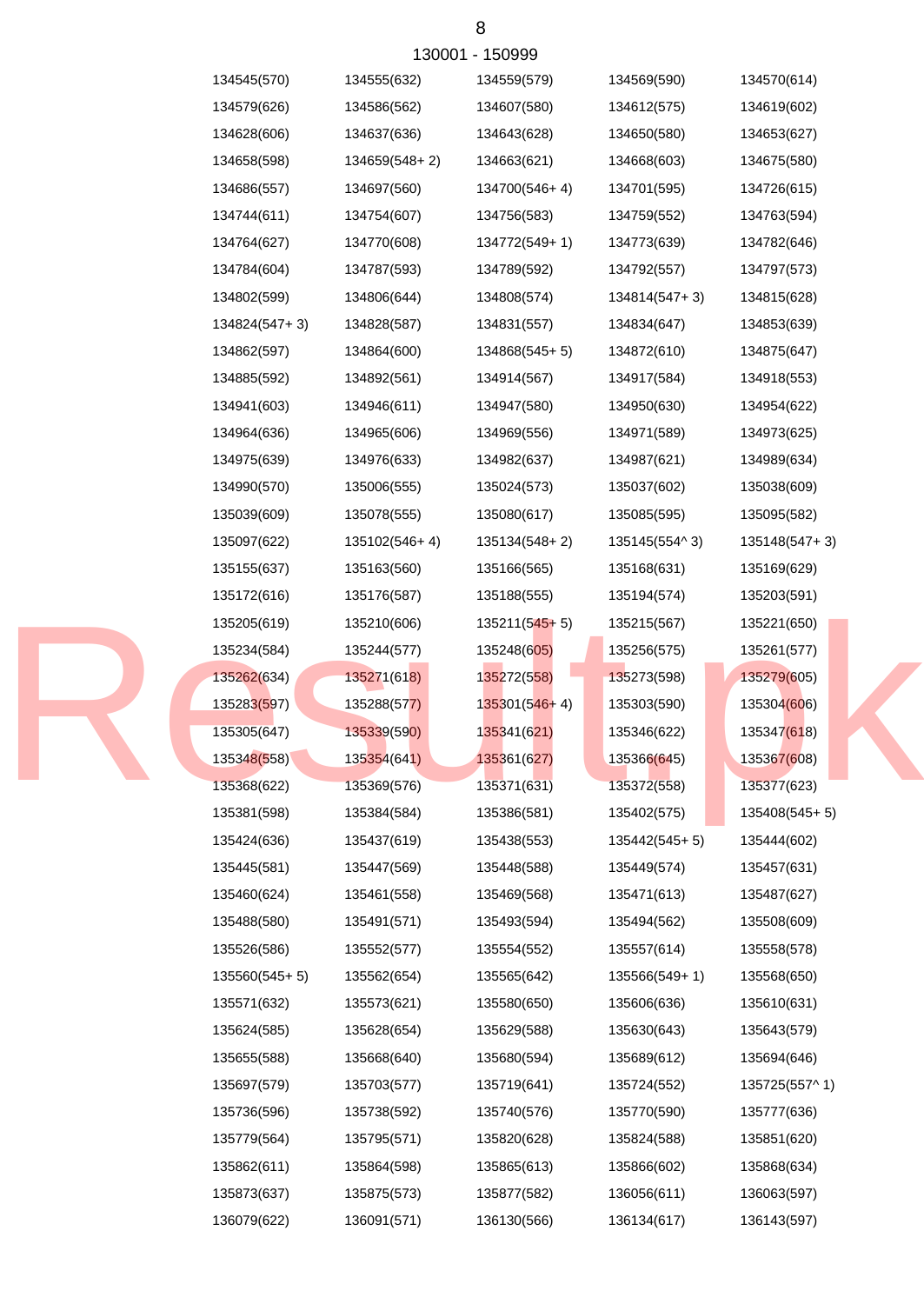| 136144(583)   | 136149(575)   | 136174(603)     | 136188(618) | 136190(643)   |
|---------------|---------------|-----------------|-------------|---------------|
| 136195(623)   | 136219(615)   | 136220(590)     | 136228(652) | 136233(564)   |
| 136241(568)   | 136242(559)   | 136243(631)     | 136247(602) | 136248(647)   |
| 136251(652)   | 136254(641)   | 136257(576)     | 136264(624) | 136267(653)   |
| 136269(581)   | 136272(553)   | 136273(562)     | 136275(581) | 136277(594)   |
| 136278(576)   | 136279(595)   | 136282(548+2)   | 136285(588) | 136286(595)   |
| 136287(586)   | 136289(576)   | 136292(561)     | 136299(605) | 136300(569)   |
| 136302(567)   | 136305(551)   | 136306(627)     | 136308(601) | 136312(595)   |
| 136316(631)   | 136318(588)   | 136320(557)     | 136325(649) | 136330(585)   |
| 136335(573)   | 136337(582)   | 136343(604)     | 136345(591) | 136347(601)   |
| 136348(579)   | 136350(642)   | $136351(547+3)$ | 136352(572) | 136353(634)   |
| 136354(611)   | 136356(620)   | 136358(592)     | 136362(584) | 136363(634)   |
| 136364(595)   | 136367(559)   | 136370(569)     | 136372(557) | 136380(623)   |
| 136383(594)   | 136389(629)   | 136392(577)     | 136393(597) | 136395(561)   |
| 136396(549+1) | 136398(557)   | 136402(597)     | 136404(592) | 136405(556^3) |
| 136406(635)   | 136407(637)   | 136411(626)     | 136412(566) | 136413(592)   |
| 136414(625)   | 136417(613)   | 136419(558)     | 136420(562) | 136423(579)   |
| 136425(566)   | 136429(624)   | 136430(585)     | 136431(578) | 136434(607)   |
| 136435(627)   | 136437(580)   | 136438(555)     | 136439(580) | 136440(571)   |
| 136441(561)   | 136443(638)   | 136445(637^3)   | 136446(633) | 136447(635)   |
| 136460(594)   | 136461(647)   | 136462(625)     | 136484(566) | 136487(644)   |
| 136488(639)   | 136492(598)   | 136494(565)     | 136509(569) | 136516(605)   |
| 136518(610)   | 136521(580)   | 136527(571)     | 136529(600) | 136542(615)   |
| 136545(548+2) | 136546(583^1) | 136548(580)     | 136551(648) | 136556(562)   |
| 136557(564)   | 136560(593)   | 136563(546+4)   | 136564(620) | 136567(568)   |
| 136570(563)   | 136602(645)   | 136604(560)     | 136605(618) | 136606(632)   |
| 136609(573)   | 136610(600)   | 136613(562^3)   | 136615(625) | 136618(561)   |
| 136619(618)   | 136622(580)   | 136626(601)     | 136628(649) | 136630(635)   |
| 136631(589)   | 136632(576)   | 136633(629)     | 136637(569) | 136638(614)   |
| 136643(550)   | 136644(605)   | 136647(611)     | 136648(616) | 136650(626)   |
| 136683(573)   | 136686(631)   | 136687(612)     | 136690(583) | 136693(582)   |
| 136751(605)   | 136754(621)   | 136755(580)     | 136761(614) | 136805(561)   |
| 136806(624)   | 136807(638)   | 136820(642)     | 136830(600) | 136838(569)   |
| 136870(650)   | 136904(561)   | $136919(545+5)$ | 136928(556) | 136931(612)   |
| 136935(608)   | 136936(611)   | 136944(560)     | 136945(628) | 136948(565)   |
| 136952(562)   | 136953(600)   | 136959(575)     | 136962(646) | 136965(605)   |
| 136968(632)   | 136969(621)   | 136970(638)     | 136971(572) | 136973(549+1) |
| 136974(609)   | 136975(562)   | 136977(551)     | 136981(567) | 136985(625)   |
| 136986(558)   | 136988(581)   | 136990(646)     | 136992(646) | 136994(610)   |
| 136997(569)   | 137005(550)   | 137006(616)     | 137007(555) | 137008(601)   |
| 137009(594)   | 137014(639)   | 137018(579)     | 137020(622) | 137022(589)   |
| 137023(566)   | 137024(627)   | 137025(546+4)   | 137027(623) | 137028(599)   |
| 137029(652)   | 137034(647)   | 137035(624)     | 137037(637) | 137038(595)   |
|               |               |                 |             |               |

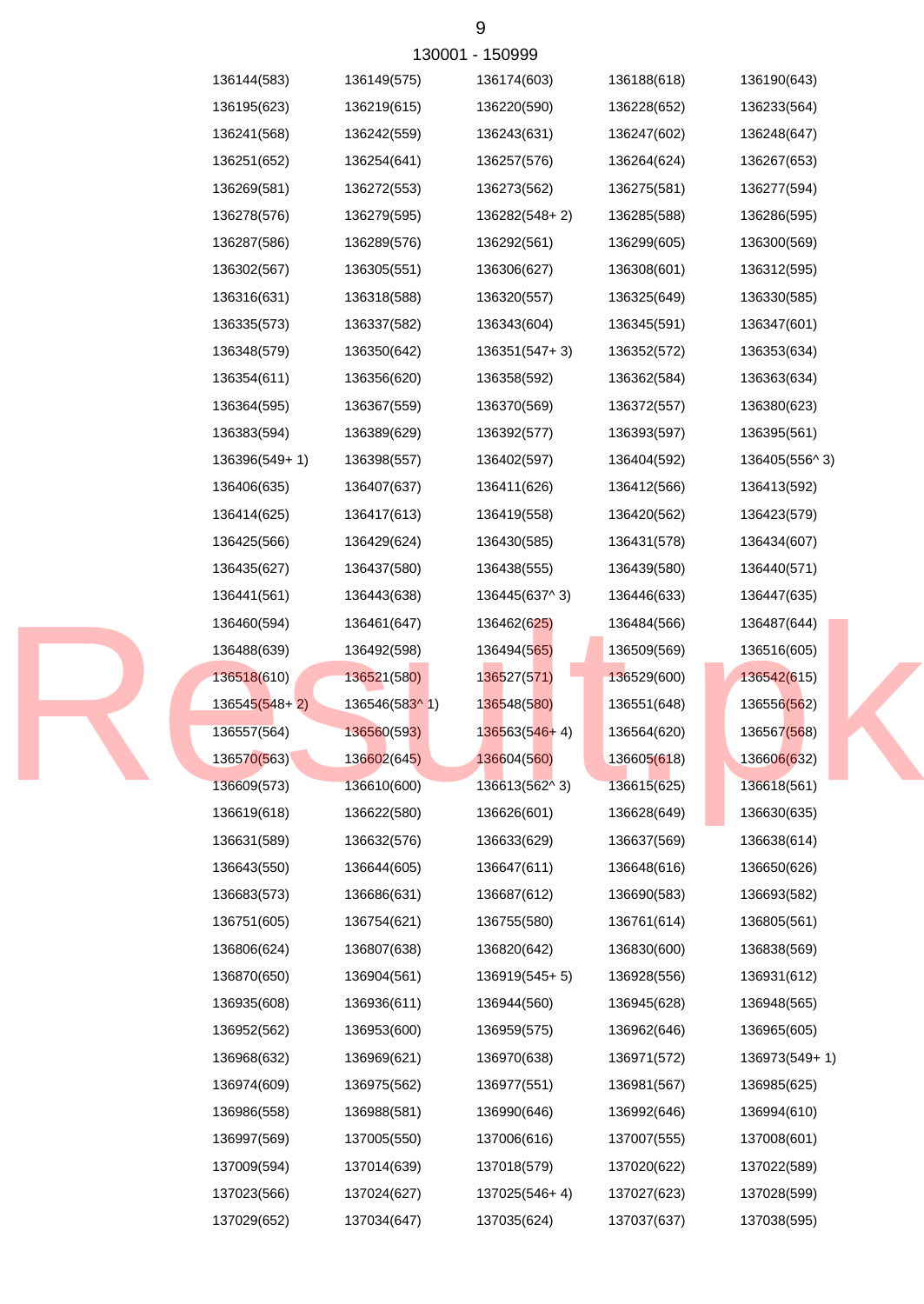|               |               | 130001 - 150999 |               |                         |
|---------------|---------------|-----------------|---------------|-------------------------|
| 137039(570)   | 137042(563)   | 137044(559)     | 137045(621)   | 137046(561)             |
| 137049(577)   | 137050(621)   | 137055(596)     | 137056(592)   | 137057(629)             |
| 137058(633)   | 137059(607)   | 137061(613)     | 137063(615)   | 137067(618)             |
| 137068(561)   | 137070(592)   | 137073(575)     | 137074(621)   | 137080(554)             |
| 137088(610)   | 137090(567)   | 137092(585)     | 137094(574^3) | 137095(562)             |
| 137099(613)   | 137102(613)   | 137103(626)     | 137104(609)   | 137107(646)             |
| 137108(646)   | 137110(652)   | 137111(614)     | 137112(559)   | 137113(644)             |
| 137114(613)   | 137115(579^3) | 137118(582)     | 137121(622)   | 137123(645)             |
| 137128(552)   | 137129(577)   | 137138(638)     | 137140(550)   | 137141(597)             |
| 137144(650)   | 137148(546+4) | 137149(623)     | 137150(554^3) | 137151(596)             |
| 137156(631)   | 137157(631)   | 137162(572)     | 137203(609)   | 137205(585)             |
| 137251(606)   | 137254(638)   | 137264(648)     | 137265(611)   | 137266(600)             |
| 137267(578)   | 137269(632)   | 137272(564)     | 137274(612)   | 137279(641)             |
| 137283(644^3) | 137287(635)   | 137293(649)     | 137295(632)   | 137298(582)             |
| 137304(635)   | 137307(565)   | 137309(597)     | 137315(642)   | 137316(633)             |
| 137319(548+2) | 137326(633)   | 137329(580)     | 137337(612)   | 137338(625)             |
| 137340(574)   | 137348(583)   | 137349(549+1)   | 137350(574)   | 137351(647)             |
| 137352(591)   | 137353(591)   | 137381(579)     | 137385(624)   | 137391(618)             |
| 137394(549+1) | 137443(628)   | 137450(598)     | 137463(618)   | 137466(609)             |
| 137467(627)   | 137474(598)   | 137481(643)     | 137521(648)   | 137525(641)             |
| 137531(563^1) | 137533(586)   | 137536(644^3)   | 137537(601^1) | 137571(586)             |
| 137589(631)   | 137591(638)   | 137592(602)     | 137593(600)   | 137594(626)             |
| 137596(597)   | 137597(557)   | 137602(609)     | 137605(551)   | 137606(654)             |
| 137608(639)   | 137609(617)   | 137617(644)     | 137620(610)   | 137628(603)             |
| 137629(638^3) | 137630(628)   | 137631(629)     | 137632(646)   | 137634 <sub>(589)</sub> |
| 137636(559)   | 137638(617)   | 137640(548+2)   | 137641(564)   | 137642(653)             |
| 137643(648)   | 137644(656^1) | 137646(597)     | 137648(553)   | 137650(636)             |
| 137654(619)   | 137655(653)   | 137656(607)     | 137657(640)   | 137671(652)             |
| 137673(618)   | 137676(596)   | 137680(616)     | 137681(614)   | 137683(639)             |
| 137686(653)   | 138002(629)   | 138012(601^1)   | 138088(640)   | 138141(551^2)           |
| 138143(552)   | 138148(623)   | 138149(622)     | 138213(629)   | 138272(611)             |
| 138322(643)   | 138383(562)   | 138558(565^1)   | 138562(575)   | 138565(604)             |
| 138632(629)   | 138741(565)   | 138836(629)     | 138944(618)   | 138955(642)             |
| 140072(574)   | 140082(547+3) | 140249(583)     | 140267(559)   | 140270(621)             |
| 140304(571)   | 140323(581)   | 140375(580)     | 140377(563)   | 140398(570)             |
| 140399(633)   | 140425(600)   | 140449(644)     | 140453(594)   | 140455(617)             |
| 140457(630)   | 140463(557)   | 140470(609)     | 140473(565)   | 140474(550)             |
| 140496(652)   | 140503(605)   | 140506(623)     | 140534(566)   | 140539(571)             |
| 140541(555)   | 140543(612)   | 140548(553)     | 140569(567)   | 140570(555)             |
| 140577(574)   | 140600(550)   | 140622(580)     | 140752(556)   | 140778(566)             |
| 140810(555)   | 140811(581)   | 140830(555)     | 140887(546+4) | 140889(591)             |
| 140901(584)   | 140908(554)   | 140936(639)     | 140941(583)   | 141225(597)             |
| 141228(653)   | 141229(589)   | 141231(604)     | 141233(633)   | 141236(607)             |

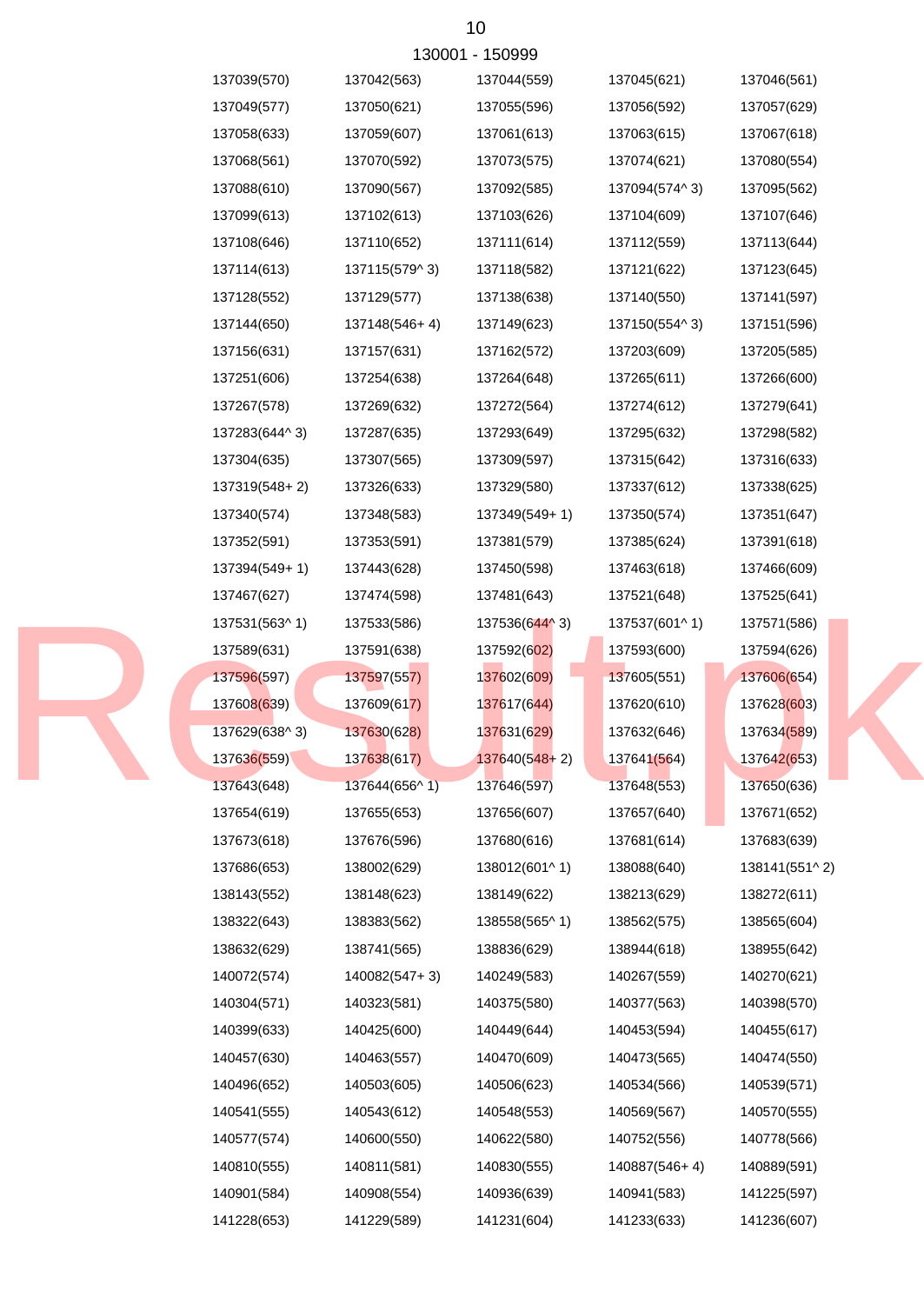|               |               | 130001 - 150999 |                 |                 |
|---------------|---------------|-----------------|-----------------|-----------------|
| 141240(566)   | 141243(622)   | 141244(621)     | 141245(635)     | 141257(633)     |
| 141260(549+1) | 141268(556)   | 141271(572)     | 141276(602)     | 141281(554)     |
| 141298(598^1) | 141303(554)   | 141309(606)     | 141310(568)     | 141316(595)     |
| 141318(563)   | 141330(592)   | 141331(619)     | 141389(583)     | 141391(574)     |
| 141395(565)   | 141396(621)   | 141403(559)     | 141410(650)     | 141421(567)     |
| 141443(546+4) | 141445(625)   | 141462(568)     | 141465(599)     | 141466(560)     |
| 141470(575)   | 141479(577)   | 141480(597)     | 141489(545+5)   | 141496(590)     |
| 141497(567)   | 141499(629)   | 141501(604)     | 141507(646)     | 141509(605)     |
| 141510(559)   | 141511(650)   | 141515(561)     | 141517(636)     | 141520(546+4)   |
| 141523(576)   | 141524(595)   | 141587(552)     | 141606(634)     | 141636(641)     |
| 141637(652)   | 141640(587)   | 141642(611)     | 141643(624)     | 141644(562)     |
| 141653(562)   | 141660(612)   | 141715(560)     | 141726(604)     | 141733(597)     |
| 141961(614)   | 141985(579)   | 142001(619)     | 142010(653)     | 142014(590)     |
| 142046(629)   | 142047(647)   | 142049(595)     | 142050(584)     | 142051(568)     |
| 142056(580)   | 142058(577)   | 142061(589)     | 142075(609)     | 142079(580)     |
| 142330(559)   | 142352(551)   | 142362(643)     | 142612(649)     | 142613(653)     |
| 142623(580)   | 142635(607)   | 142636(568)     | 142911(628)     | 142942(555)     |
| 142943(552)   | 142944(547+3) | 142961(559)     | 142967(547+3)   | 142973(586)     |
| 142988(571)   | 142998(654)   | 142999(589)     | 143005(607)     | 143016(582)     |
| 143078(575)   | 143086(585)   | 143104(553)     | 143105(597)     | 143112(553)     |
| 143116(574)   | 143138(636)   | 143142(640)     | 143151(552)     | 143154(560)     |
| 143155(546+4) | 143160(585)   | 143162(634)     | 143163(589)     | 143165(584)     |
| 143174(601)   | 143361(560)   | 143363(572)     | 143368(604)     | 143412(559)     |
| 143435(566)   | 143444(560)   | 143471(576)     | $143482(545+5)$ | 143485(601)     |
| 143486(648)   | 143488(590)   | 143490(546+4)   | 143493(576)     | 143495(585)     |
| 143498(552)   | 143511(556)   | 143515(582)     | 143518(583)     | $143527(547+3)$ |
| 143563(553)   | 143569(576)   | 143584(575)     | 143595(603)     | 143596(612)     |
| 143602(564)   | 143655(553)   | 143659(598)     | 143669(612)     | 143676(632)     |
| 143685(545+5) | 143692(568)   | 143697(573)     | 143710(548+2)   | 143712(590)     |
| 143713(580)   | 143719(594)   | 143722(583)     | 143725(640)     | 143727(565)     |
| 143730(625)   | 143731(561)   | 143747(559)     | 143757(614)     | 143760(627)     |
| 143762(619)   | 143763(548+2) | 143764(561)     | 143765(568)     | 143772(552)     |
| 143776(560)   | 143780(619)   | 143783(579)     | 143788(619)     | 143904(573)     |
| 144210(569)   | 144235(566)   | 144538(611)     | 144548(573)     | 144549(619)     |
| 144553(573)   | 144554(564)   | 144556(640)     | 144564(608)     | 144567(546+4)   |
| 144569(604)   | 144572(609)   | 144575(572)     | 144579(579)     | 144582(557)     |
| 144589(575)   | 144590(647)   | 144593(562)     | 144594(576)     | 144601(651)     |
| 144606(589)   | 144631(582)   | 144634(556)     | 144636(583)     | 144637(643)     |
| 144639(597)   | 144640(594)   | 144648(606)     | 144654(594)     | 144659(630)     |
| 144670(571)   | 144672(584)   | 144676(592)     | 144680(637)     | 144682(654)     |
| 144683(637)   | 144686(620)   | 144691(554)     | 144923(562)     | 145256(593)     |
| 145257(555)   | 145275(552)   | 145279(651)     | 145281(570)     | 145282(598)     |
| 145284(650)   | 145285(651)   | 145287(625)     | 145289(570)     | 145294(600)     |

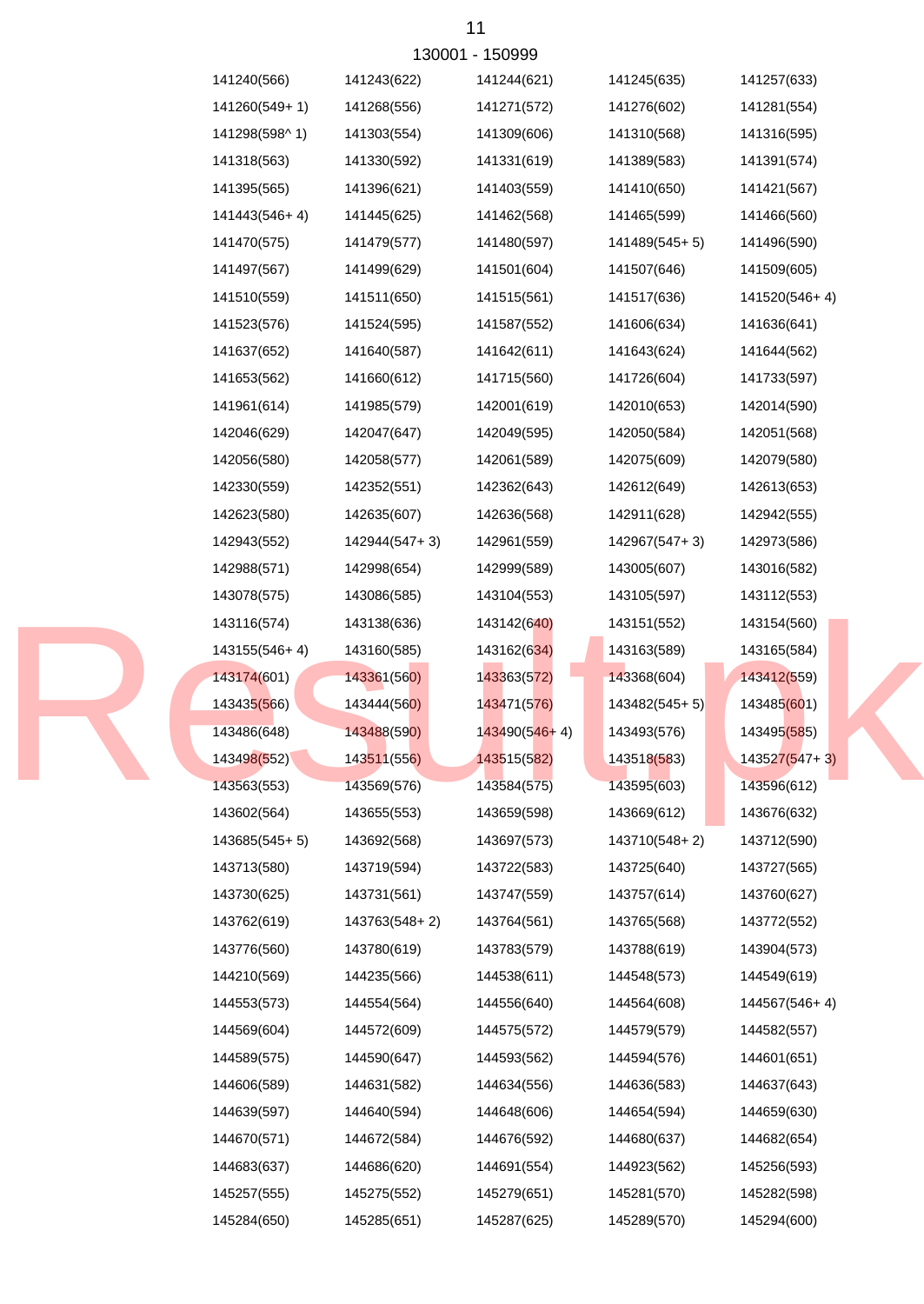| 130001 - 150999 |                 |               |               |               |               |  |  |
|-----------------|-----------------|---------------|---------------|---------------|---------------|--|--|
|                 | 145298(594)     | 145301(558)   | 145325(574)   | 145344(618)   | 145353(586)   |  |  |
|                 | 145355(575)     | 145356(567)   | 145368(596)   | 145606(583)   | 145607(606)   |  |  |
|                 | 145952(555)     | 145953(650)   | 145955(625)   | 145959(560)   | 145960(589)   |  |  |
|                 | 145961(599)     | 145962(636)   | 145963(650)   | 145965(558)   | 145973(565)   |  |  |
|                 | 145975(647)     | 145977(580)   | 145980(580)   | 145988(609)   | 145990(578)   |  |  |
|                 | 145992(579)     | 145993(618)   | 145994(553)   | 145996(570)   | 146001(621)   |  |  |
|                 | 146003(654)     | 146004(547+3) | 146007(582)   | 146008(636)   | 146009(618)   |  |  |
|                 | 146010(613)     | 146011(607)   | 146012(580)   | 146014(580)   | 146017(578)   |  |  |
|                 | 146019(554)     | 146026(554)   | 146027(641^2) | 146028(567)   | 146029(629)   |  |  |
|                 | 146031(586)     | 146035(604)   | 146041(570)   | 146046(579)   | 146050(650)   |  |  |
|                 | 146051(628)     | 146052(627)   | 146062(638)   | 147026(588)   | 147031(556^2) |  |  |
|                 | 147050(562)     | 147054(622)   | 147065(564)   | 147066(578)   | 147082(553)   |  |  |
|                 | 147086(567)     | 147087(555)   | 147099(555)   | 147118(547+3) | 147125(582)   |  |  |
|                 | 147127(567)     | 147324(549+1) | 147325(553)   | 147340(638)   | 147341(636)   |  |  |
|                 | 147342(559)     | 147348(594)   | 147349(606)   | 147350(588)   | 147352(572)   |  |  |
|                 | 147362(587)     | 147365(565)   | 147369(607)   | 147379(551)   | 147384(595)   |  |  |
|                 | 147620(556)     | 147629(569)   | 147648(614)   | 147649(631)   | 147885(553)   |  |  |
|                 | 147898(552)     | 147932(563)   | 147938(625)   | 147939(618)   | 147940(566)   |  |  |
|                 | 147943(553)     | 147945(602)   | 147948(608)   | 147949(611)   | 147951(583)   |  |  |
|                 | 147956(577)     | 147978(561)   | 147983(568)   | 147990(629)   | 147991(552)   |  |  |
|                 | 147995(568)     | 148000(574)   | 148203(587)   | 148242(590)   | 148443(579)   |  |  |
|                 | 148455(612)     | 148456(555)   | 148651(560)   | 148853(586)   | 149038(580)   |  |  |
|                 | $149039(546+4)$ | 149052(552)   | 149063(550)   | 149072(575)   | 149080(620)   |  |  |
|                 | 149081(580)     | 149100(598)   | 149117(611^2) | 149122(565)   | 149129(638)   |  |  |
|                 | 149291(555)     | 149302(556)   | 149337(614)   | 149354(635)   | 149366(613)   |  |  |
|                 | 149368(615)     | 149371(635)   | 149372(563)   | 149373(563)   | 149375(570)   |  |  |
|                 | 149377(652)     | 149378(599)   | 149391(603)   | 149442(609)   | 149449(590)   |  |  |
|                 | 149470(653)     | 149903(588)   | 150114(601)   | 150118(554)   | 150129(558)   |  |  |
|                 | 150141(627)     | 150152(648)   | 150175(633)   | 150176(603)   | 150355(580)   |  |  |
|                 | 150359(600)     | 150566(627)   | 150579(634)   | 150580(584)   | 150771(630)   |  |  |
|                 | 150773(637)     | 150774(615)   | 150776(638)   | 150954(653)   | 150957(567)   |  |  |
|                 | 150958(628)     | 150959(630)   | 150967(634)   | 150968(554)   | ***********   |  |  |
| Grade: D        |                 |               |               |               |               |  |  |
|                 | 130011(487)     | 130015(543)   | 130021(492^2) | 130022(478^2) | 130023(500)   |  |  |
|                 | 130025(458^2)   | 130028(485)   | 130036(534)   | 130039(529)   | 130043(474^3) |  |  |
|                 | 130055(475^3)   | 130059(531)   | 130087(539^3) | 130106(482)   | 130107(482)   |  |  |
|                 | 130108(473)     | 130109(511)   | 130115(513)   | 130126(488)   | 130128(490)   |  |  |
|                 | 130130(496^2)   | 130133(458)   | 130141(538)   | 130145(457)   | 130147(509)   |  |  |
|                 | 130154(443^3)   | 130179(530)   | 130185(529^2) | 130216(451)   | 130221(480)   |  |  |
|                 | 130227(447^3)   | 130233(496)   | 130239(491)   | 130255(494)   | 130257(507)   |  |  |
|                 | 130264(465^2)   | 130278(452)   | 130294(512)   | 130306(446)   | 130307(529)   |  |  |
|                 | 130351(497)     | 130353(532)   | 130361(520)   | 130364(531)   | 130366(500)   |  |  |
|                 | 130367(517)     | 130369(494)   | 130374(540)   | 130377(484)   | 130378(489)   |  |  |

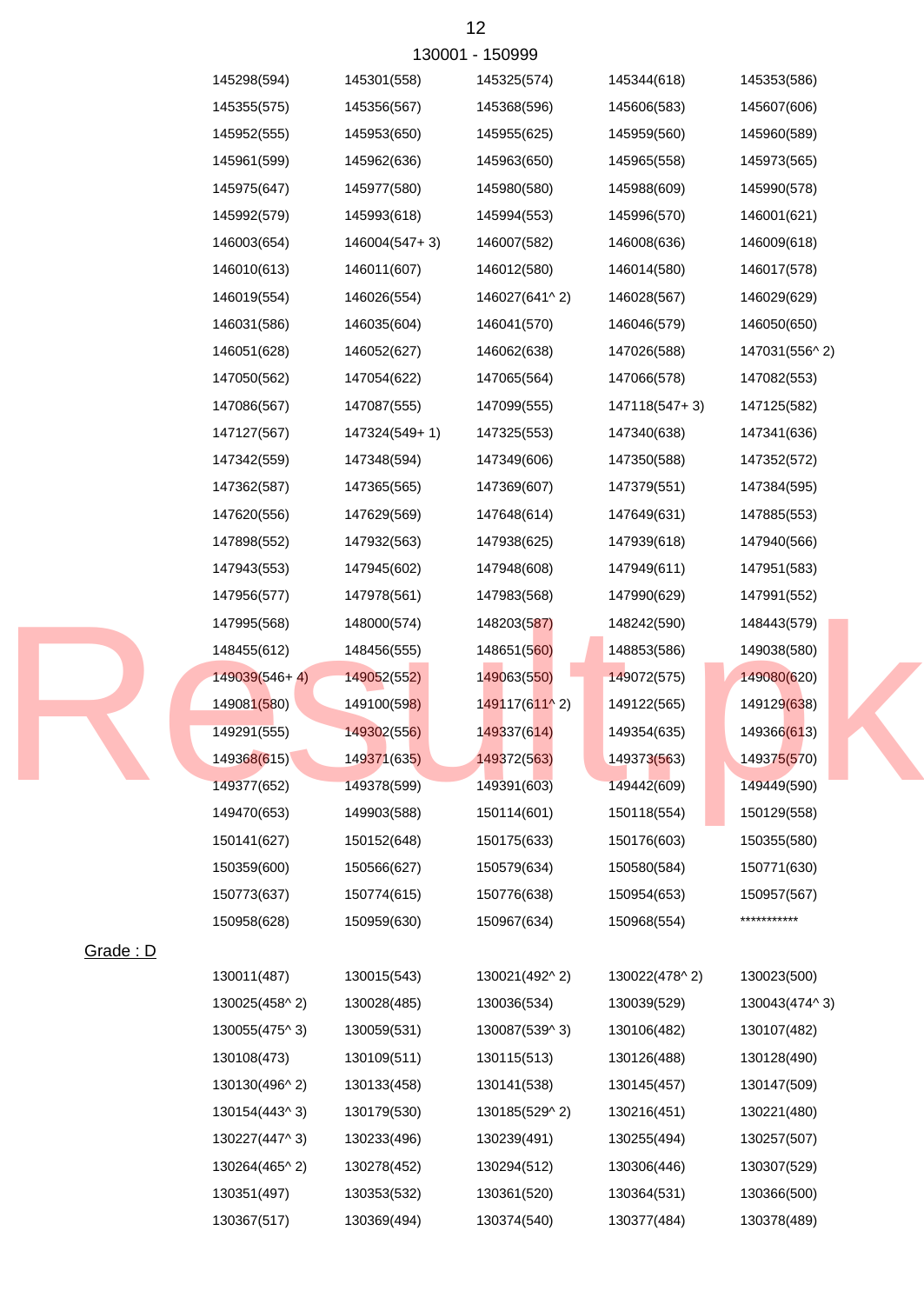| 130381(499)   | 130382(491^2) | 130387(508)   | 130390(479)   | 130391(499)   |
|---------------|---------------|---------------|---------------|---------------|
| 130395(533)   | 130404(474)   | 130407(487)   | 130408(485)   | 130414(493)   |
| 130423(494)   | 130424(498)   | 130431(465)   | 130439(483)   | 130440(511)   |
| 130442(523)   | 130452(493^1) | 130454(469)   | 130456(507)   | 130457(534)   |
| 130464(533)   | 130465(518)   | 130466(536)   | 130470(449)   | 130480(459)   |
| 130481(509)   | 130485(537)   | 130489(513)   | 130491(446)   | 130495(481)   |
| 130496(477)   | 130497(456)   | 130501(492)   | 130502(534)   | 130504(487)   |
| 130505(451^3) | 130508(530)   | 130509(459)   | 130512(462)   | 130513(540)   |
| 130516(512)   | 130521(527)   | 130524(539)   | 130525(505)   | 130527(470)   |
| 130529(543)   | 130533(461)   | 130535(476)   | 130537(454)   | 130538(506)   |
| 130539(482)   | 130542(441)   | 130546(509)   | 130550(540)   | 130552(538)   |
| 130555(512)   | 130567(528)   | 130568(475^3) | 130570(500)   | 130575(517)   |
| 130577(513)   | 130590(524)   | 130595(507)   | 130598(508)   | 130603(487)   |
| 130610(541)   | 130613(472)   | 130615(491)   | 130616(541)   | 130619(480^3) |
| 130621(438+2) | 130643(501)   | 130653(538)   | 130654(530)   | 130656(510)   |
| 130658(537)   | 130661(541)   | 130674(498)   | 130677(490)   | 130682(493)   |
| 130686(485)   | 130688(530)   | 130691(518)   | 130692(492)   | 130693(467)   |
| 130695(500)   | 130698(539)   | 130703(521)   | 130704(453)   | 130706(529)   |
| 130707(522)   | 130708(504)   | 130710(537)   | 130712(474^3) | 130716(531)   |
| 130719(491^1) | 130723(503^1) | 130725(529)   | 130728(485^1) | 130733(487)   |
| 130736(485^3) | 130738(495^4) | 130741(527)   | 130749(518^2) | 130750(504)   |
| 130751(445^1) | 130752(512)   | 130759(526)   | 130762(516)   | 130763(519)   |
| 130766(448)   | 130767(536)   | 130768(487)   | 130769(484)   | 130774(524)   |
| 130775(474)   | 130784(540)   | 130786(507)   | 130788(467)   | 130790(505)   |
| 130791(523)   | 130792(497)   | 130793(504)   | 130794(442^6) | 130795(512)   |
| 130797(515)   | 130801(540)   | 130802(507)   | 130809(505)   | 130810(514)   |
| 130817(514)   | 130818(445)   | 130821(488)   | 130823(462)   | 130824(441)   |
| 130825(505)   | 130829(543)   | 130830(543)   | 130835(495)   | 130841(470^3) |
| 130843(535)   | 130844(457)   | 130847(535)   | 130849(530)   | 130860(512)   |
| 130867(530)   | 130868(500^3) | 130870(517)   | 130872(519^2) | 130876(461^3) |
| 130879(483)   | 130880(454^2) | 130882(472)   | 130883(502)   | 130887(460)   |
| 130888(491)   | 130889(533)   | 130890(502)   | 130891(492)   | 130892(448^3) |
| 130896(516)   | 130898(507)   | 130900(471)   | 130901(466)   | 130902(458^2) |
| 130910(510)   | 130911(465)   | 130914(531)   | 130916(437+3) | 130917(467)   |
| 130922(499)   | 130925(491)   | 130926(519)   | 130927(477)   | 130938(474)   |
| 130944(529)   | 130950(517)   | 130953(542)   | 130955(523)   | 130959(522)   |
| 130962(534)   | 130968(465)   | 130990(538)   | 130991(474)   | 130995(495)   |
| 131011(490)   | 131015(466^3) | 131019(506)   | 131026(468^6) | 131030(487)   |
| 131032(488^3) | 131033(503)   | 131045(491)   | 131047(530)   | 131051(510^3) |
| 131052(471)   | 131054(480)   | 131055(456)   | 131056(443)   | 131059(533)   |
| 131072(465)   | 131073(458)   | 131075(440)   | 131089(524)   | 131098(513)   |
| 131101(521)   | 131108(501)   | 131115(527)   | 131124(499)   | 131127(508)   |
| 131128(535)   | 131131(502)   | 131133(532)   | 131145(473)   | 131146(475)   |
|               |               |               |               |               |

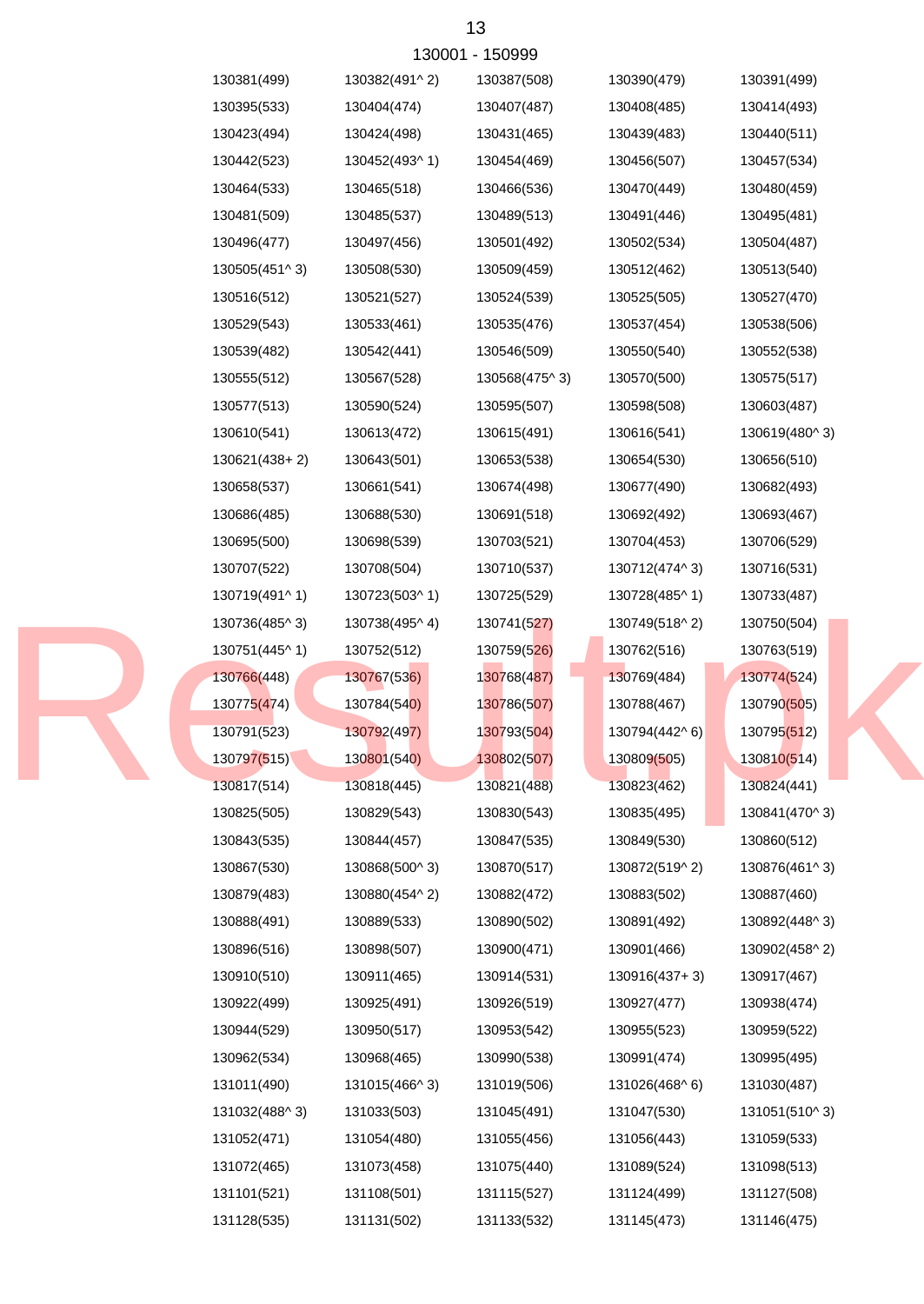| 131149(439+1) | 131151(516)   | 131165(507)   | 131175(495)   | 131176(512)   |
|---------------|---------------|---------------|---------------|---------------|
| 131178(538)   | 131182(468)   | 131186(506)   | 131187(483)   | 131203(504)   |
| 131205(540)   | 131206(528)   | 131207(515)   | 131209(510)   | 131221(524)   |
| 131224(447^3) | 131225(512^3) | 131231(470)   | 131232(491)   | 131238(542)   |
| 131239(486^3) | 131240(511^2) | 131242(508)   | 131246(517^1) | 131247(510)   |
| 131248(509)   | 131249(532)   | 131251(521)   | 131255(482)   | 131256(518)   |
| 131259(501)   | 131260(514)   | 131261(509)   | 131262(470)   | 131265(449)   |
| 131266(526)   | 131267(469)   | 131271(492)   | 131272(482)   | 131275(493)   |
| 131277(452^3) | 131280(521)   | 131284(515)   | 131285(485)   | 131286(518)   |
| 131289(539^3) | 131294(459)   | 131295(534)   | 131301(487)   | 131303(503)   |
| 131307(524)   | 131322(466)   | 131337(487)   | 131381(466)   | 131382(454)   |
| 131385(467)   | 131392(517)   | 131406(508^1) | 131416(439+1) | 131421(466^3) |
| 131425(458)   | 131427(498)   | 131432(472)   | 131435(542)   | 131436(484)   |
| 131454(508)   | 131457(514^3) | 131460(508)   | 131465(484)   | 131469(534)   |
| 131473(492)   | 131476(467)   | 131478(454)   | 131483(538)   | 131484(492)   |
| 131485(463)   | 131486(449)   | 131488(489)   | 131491(500)   | 131492(539)   |
| 131499(454^3) | 131502(531)   | 131503(497)   | 131504(506)   | 131506(524)   |
| 131518(500)   | 131519(511)   | 131527(471)   | 131534(481)   | 131539(445^2) |
| 131542(498)   | 131543(513)   | 131544(493)   | 131557(488)   | 131564(481)   |
| 131569(491)   | 131571(531)   | 131573(464)   | 131595(543)   | 131596(482)   |
| 131597(528)   | 131600(465)   | 131601(503)   | 131605(467)   | 131607(540)   |
| 131609(499)   | 131614(520)   | 131618(503)   | 131619(490)   | 131632(476)   |
| 131633(530)   | 131637(467)   | 131650(520)   | 131652(526)   | 131653(496)   |
| 131655(536)   | 131663(523)   | 131669(530)   | 131679(542)   | 131682(509)   |
| 131683(448^1) | 131686(438+2) | 131692(501)   | 131694(539)   | 131695(527)   |
| 131708(511)   | 131712(484)   | 131714(515)   | 131719(493)   | 131720(538^3) |
| 131721(535)   | 131728(541)   | 131732(473)   | 131735(538)   | 131737(536)   |
| 131745(516)   | 131753(444^3) | 131758(496)   | 131760(513)   | 131770(501^3) |
| 131772(537)   | 131775(467^2) | 131782(463)   | 131785(468)   | 131787(542)   |
| 131793(525)   | 131794(512)   | 131796(504)   | 131803(478)   | 131804(517)   |
| 131807(543)   | 131810(536)   | 131818(535)   | 131823(539)   | 131829(535)   |
| 131833(526)   | 131839(525)   | 131840(533)   | 131842(526^2) | 131850(478)   |
| 131854(538^3) | 131869(530)   | 131879(486)   | 131886(530)   | 131909(501)   |
| 131913(497^1) | 131920(473^2) | 131924(492)   | 131925(505)   | 131931(480)   |
| 131937(487)   | 131951(525)   | 131962(529)   | 131995(466)   | 132001(454)   |
| 132008(457)   | 132035(502)   | 132061(465)   | 132077(467^3) | 132083(495)   |
| 132087(541)   | 132088(510)   | 132092(497)   | 132096(441)   | 132100(476)   |
| 132104(513)   | 132108(459)   | 132110(498)   | 132119(471)   | 132120(516)   |
| 132121(471)   | 132123(492)   | 132124(477)   | 132131(470)   | 132134(458^2) |
| 132149(461^6) | 132164(518)   | 132166(532)   | 132171(521)   | 132178(502)   |
| 132184(469)   | 132187(517^2) | 132202(481)   | 132215(495)   | 132218(541)   |
| 132228(515)   | 132252(499)   | 132255(488)   | 132256(485)   | 132258(502)   |
| 132260(514)   | 132263(484)   | 132267(532)   | 132269(491^1) | 132276(506)   |

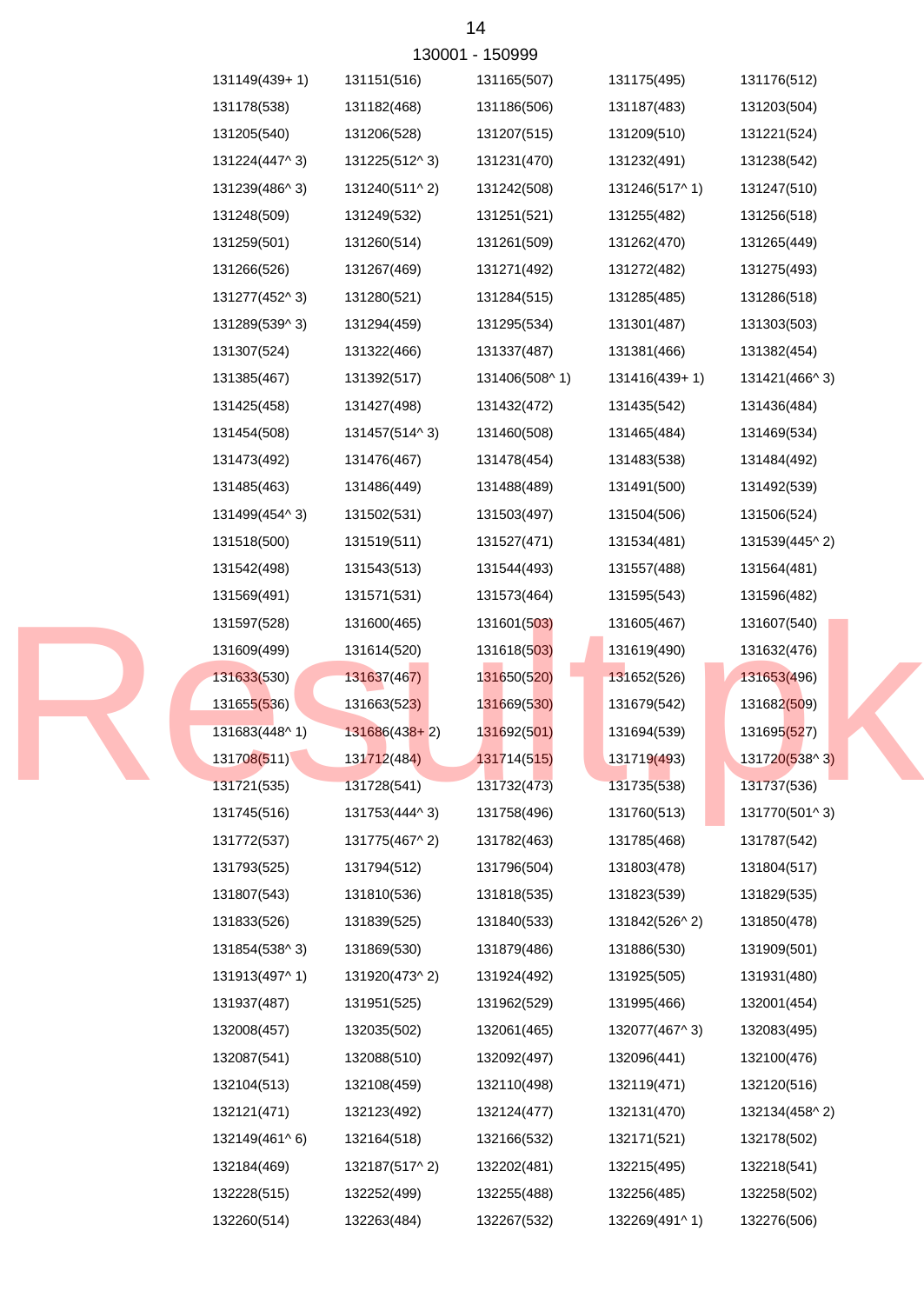|               |               | 130001 - 150999 |               |               |
|---------------|---------------|-----------------|---------------|---------------|
| 132278(541)   | 132281(482)   | 132282(483^3)   | 132283(501)   | 132284(478)   |
| 132287(464^3) | 132289(517)   | 132290(470)     | 132295(538)   | 132296(467)   |
| 132297(511)   | 132300(497)   | 132302(524)     | 132306(515)   | 132307(500)   |
| 132310(505)   | 132312(445)   | 132314(445)     | 132315(505^1) | 132317(501)   |
| 132319(536)   | 132323(509)   | 132324(531)     | 132325(522)   | 132326(498)   |
| 132328(544)   | 132331(468)   | 132332(528)     | 132335(510)   | 132336(514)   |
| 132338(494)   | 132340(492)   | 132343(509)     | 132344(536)   | 132346(495)   |
| 132347(490)   | 132350(534)   | 132352(452)     | 132353(515)   | 132354(435+5) |
| 132358(503^3) | 132360(488)   | 132362(530)     | 132363(514)   | 132366(517)   |
| 132367(515)   | 132368(466)   | 132377(500)     | 132383(460)   | 132387(525)   |
| 132388(544)   | 132389(529)   | 132393(544)     | 132395(522)   | 132400(503)   |
| 132405(497)   | 132411(535)   | 132419(540)     | 132425(442)   | 132429(444^2) |
| 132431(523)   | 132432(450)   | 132434(486)     | 132435(492)   | 132439(479^3) |
| 132440(488)   | 132441(482)   | 132445(536)     | 132449(466^3) | 132451(496)   |
| 132452(525)   | 132454(481)   | 132455(519)     | 132456(484)   | 132457(490)   |
| 132459(453)   | 132460(541)   | 132462(536)     | 132466(481)   | 132470(503)   |
| 132471(463^4) | 132474(537^3) | 132475(502^3)   | 132478(531)   | 132480(496)   |
| 132481(530)   | 132484(496)   | 132488(497)     | 132498(508)   | 132505(534)   |
| 132506(488)   | 132507(495)   | 132508(502^1)   | 132511(476)   | 132512(532)   |
| 132513(526)   | 132524(459^2) | 132526(484)     | 132527(516)   | 132528(493^2) |
| 132531(527)   | 132533(521)   | 132543(486)     | 132547(538)   | 132548(514)   |
| 132550(480)   | 132551(497)   | 132552(530)     | 132557(492)   | 132559(471)   |
| 132565(471)   | 132567(493)   | 132570(500^2)   | 132572(451)   | 132581(441^3) |
| 132583(538)   | 132587(456)   | 132590(469)     | 132591(531)   | 132592(479^3) |
| 132594(491)   | 132595(512)   | 132598(468)     | 132600(458)   | 132604(487)   |
| 132605(511)   | 132606(524)   | 132607(534)     | 132609(509)   | 132611(531)   |
| 132612(469)   | 132615(452)   | 132616(499)     | 132618(525)   | 132623(527)   |
| 132631(529)   | 132638(522)   | 132641(496)     | 132644(495)   | 132645(520)   |
| 132648(514)   | 132649(517)   | 132651(488)     | 132652(491)   | 132657(514)   |
| 132659(520)   | 132663(520)   | 132664(526)     | 132667(470)   | 132670(488)   |
| 132675(487)   | 132678(491)   | 132679(529)     | 132680(494)   | 132683(518)   |
| 132685(533)   | 132699(523)   | 132700(498)     | 132701(476)   | 132705(527)   |
| 132706(507)   | 132710(456)   | 132711(505)     | 132713(526)   | 132714(523)   |
| 132715(539)   | 132716(508)   | 132719(497)     | 132720(521)   | 132727(447)   |
| 132728(471)   | 132729(497)   | 132731(501)     | 132732(504)   | 132736(486)   |
| 132737(463)   | 132738(501)   | 132741(472)     | 132742(435+5) | 132745(462)   |
| 132747(472^2) | 132748(522)   | 132750(526)     | 132751(510)   | 132755(487)   |
| 132761(499)   | 132767(526)   | 132769(465)     | 132775(536)   | 132776(471)   |
| 132777(502)   | 132778(524)   | 132779(536)     | 132781(539)   | 132782(456)   |
| 132784(477)   | 132787(494)   | 132794(477)     | 132796(453)   | 132797(531)   |
| 132801(505^3) | 132803(505)   | 132804(522)     | 132805(493)   | 132809(508)   |
| 132813(520^3) | 132842(457^3) | 132853(489)     | 132862(484)   | 132867(495)   |
| 132874(532)   | 132880(445)   | 132887(514)     | 132888(533)   | 132892(469)   |

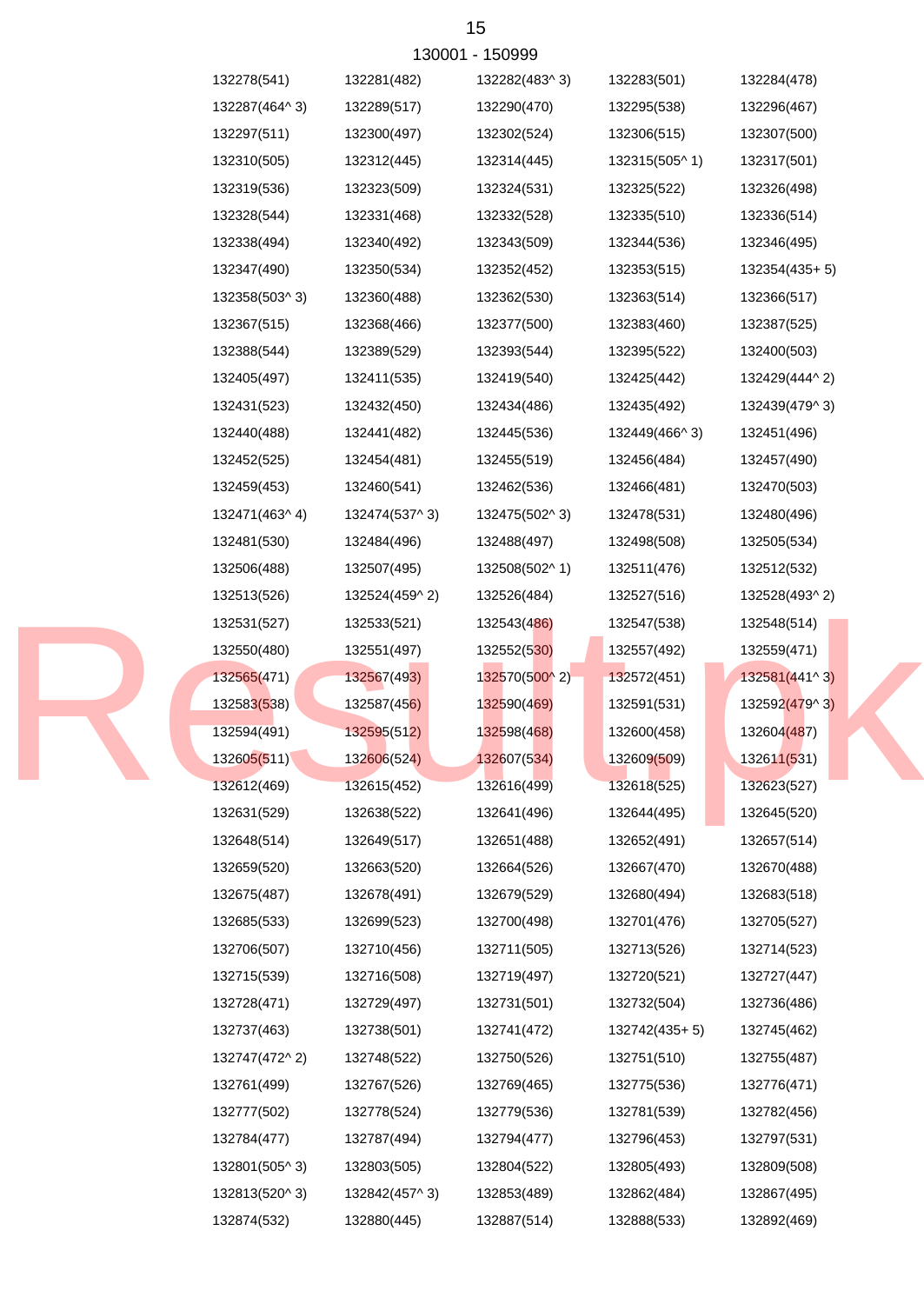| 132896(541)   | 132901(524)   | 132902(482)   | 132904(532)   | 132907(448^3)           |
|---------------|---------------|---------------|---------------|-------------------------|
| 132910(516)   | 132930(463)   | 132931(460)   | 132932(506)   | 132941(542)             |
| 132943(529)   | 132944(526)   | 132946(526)   | 132947(536)   | 132949(519)             |
| 132953(533)   | 132955(522)   | 132956(536)   | 132959(534)   | 132960(517)             |
| 132965(516)   | 132969(486)   | 132972(496)   | 132975(509)   | 132977(486^3)           |
| 132981(494)   | 132983(502)   | 132985(537)   | 132989(536)   | 132990(539)             |
| 132991(540)   | 132992(542)   | 133002(487)   | 133004(469)   | 133007(454^3)           |
| 133010(536)   | 133011(515)   | 133026(505)   | 133027(535)   | 133047(495)             |
| 133048(542)   | 133053(467)   | 133057(508)   | 133063(474)   | 133065(537)             |
| 133087(542)   | 133096(469)   | 133097(516)   | 133104(497)   | 133105(510)             |
| 133106(511)   | 133107(463^3) | 133109(528)   | 133116(524)   | 133123(514)             |
| 133128(507)   | 133129(535)   | 133133(519)   | 133141(537)   | 133142(489)             |
| 133145(525)   | 133147(491)   | 133148(464^3) | 133150(509)   | 133151(494)             |
| 133152(523)   | 133154(512)   | 133157(528)   | 133165(462)   | 133168(513)             |
| 133169(517)   | 133173(445)   | 133175(477)   | 133187(499)   | 133190(529)             |
| 133195(516^2) | 133199(483)   | 133205(505)   | 133234(524)   | 133235(446^1)           |
| 133237(469)   | 133245(540)   | 133247(533)   | 133248(495)   | 133251(509)             |
| 133256(521)   | 133263(461)   | 133268(452^3) | 133274(490)   | 133278(498^3)           |
| 133288(542)   | 133324(523)   | 133329(491)   | 133334(524)   | 133345(478)             |
| 133356(535)   | 133359(495)   | 133363(462)   | 133371(449)   | 133381(541)             |
| 133385(498)   | 133388(537)   | 133403(534)   | 133425(498)   | 133442(493)             |
| 133448(526)   | 133449(472)   | 133451(543)   | 133452(492)   | 133456(497)             |
| 133463(456)   | 133469(501)   | 133472(530)   | 133485(535)   | 133499(543)             |
| 133507(533)   | 134002(511)   | 134006(440)   | 134019(521)   | 134022(541)             |
| 134023(532)   | 134039(461)   | 134042(509)   | 134050(521)   | 134051 <sub>(474)</sub> |
| 134055(503)   | 134062(541)   | 134064(479)   | 134066(508)   | 134070(511)             |
| 134073(455^1) | 134078(544)   | 134082(465^1) | 134084(468^2) | 134086(506)             |
| 134090(471^5) | 134091(528)   | 134095(534)   | 134097(494)   | 134102(519)             |
| 134115(489)   | 134123(534)   | 134125(513^2) | 134145(481)   | 134161(448^3)           |
| 134167(486)   | 134185(525)   | 134186(463^1) | 134188(504)   | 134193(468)             |
| 134213(514)   | 134221(444)   | 134228(540)   | 134229(533)   | 134245(442)             |
| 134267(488)   | 134268(493)   | 134270(507)   | 134271(492)   | 134284(524)             |
| 134297(451)   | 134301(544)   | 134305(543)   | 134314(491)   | 134322(535)             |
| 134336(533)   | 134345(443)   | 134360(532)   | 134361(447)   | 134366(485)             |
| 134377(539)   | 134378(482)   | 134382(531)   | 134384(510)   | 134387(542)             |
| 134388(533)   | 134390(543)   | 134399(544)   | 134400(534)   | 134404(460^2)           |
| 134405(535)   | 134408(448)   | 134412(509)   | 134413(522)   | 134424(484)             |
| 134428(502)   | 134432(471)   | 134433(543^1) | 134434(498)   | 134437(505)             |
| 134445(522)   | 134450(524)   | 134451(476)   | 134457(536)   | 134458(524)             |
| 134462(496)   | 134466(516)   | 134467(516)   | 134475(461)   | 134480(534)             |
| 134483(520^3) | 134485(523)   | 134486(470^2) | 134492(531)   | 134493(478^1)           |
| 134500(535)   | 134501(523)   | 134503(482)   | 134508(513)   | 134515(473)             |
| 134519(516)   | 134520(501^3) | 134521(514^2) | 134522(477)   | 134523(528)             |

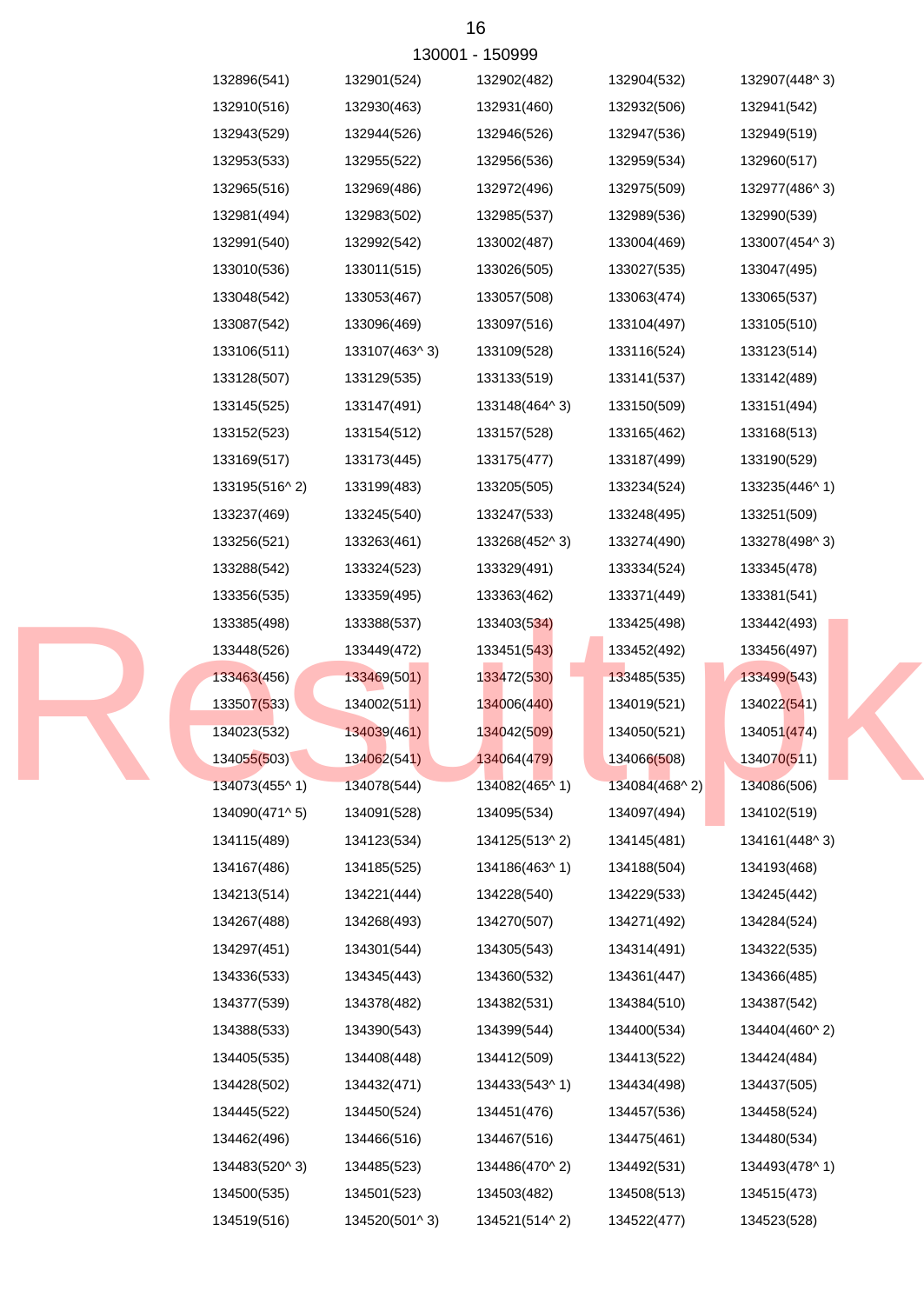| 130001 - 150999 |               |               |               |               |               |  |
|-----------------|---------------|---------------|---------------|---------------|---------------|--|
|                 | 134525(532)   | 134531(509)   | 134539(533)   | 134541(531)   | 134546(520)   |  |
|                 | 134548(534^1) | 134554(540)   | 134557(529)   | 134563(521)   | 134565(515^2) |  |
|                 | 134567(452)   | 134568(524)   | 134573(514)   | 134582(535)   | 134584(500)   |  |
|                 | 134585(499)   | 134589(516)   | 134591(540)   | 134593(512)   | 134594(498)   |  |
|                 | 134596(516)   | 134597(543^1) | 134608(532)   | 134620(454)   | 134621(510)   |  |
|                 | 134630(500)   | 134631(539)   | 134636(486)   | 134639(526)   | 134646(454^3) |  |
|                 | 134651(524)   | 134656(537)   | 134662(505)   | 134671(442)   | 134678(530)   |  |
|                 | 134681(543)   | 134696(459)   | 134713(515)   | 134720(470^3) | 134721(468^2) |  |
|                 | 134723(538)   | 134724(452)   | 134725(498)   | 134734(526^1) | 134739(473)   |  |
|                 | 134742(466)   | 134743(504)   | 134745(519)   | 134753(532)   | 134760(511^2) |  |
|                 | 134766(532)   | 134776(462)   | 134779(518)   | 134780(527)   | 134788(528^1) |  |
|                 | 134791(468)   | 134793(542)   | 134795(538^2) | 134804(544)   | 134805(455^1) |  |
|                 | 134809(471)   | 134821(534)   | 134833(477)   | 134835(525)   | 134837(483)   |  |
|                 | 134839(538)   | 134842(510)   | 134851(513)   | 134861(505)   | 134874(462^2) |  |
|                 | 134880(527)   | 134887(537)   | 134888(493)   | 134889(509)   | 134890(453^1) |  |
|                 | 134898(530)   | 134899(520)   | 134903(478)   | 134904(533)   | 134905(514^1) |  |
|                 | 134911(538)   | 134921(463)   | 134951(504)   | 134953(478)   | 134979(538)   |  |
|                 | 134985(538)   | 134996(513)   | 135010(516)   | 135015(544)   | 135031(478)   |  |
|                 | 135053(498)   | 135062(440^4) | 135067(458)   | 135068(497^5) | 135073(437+3) |  |
|                 | 135076(510)   | 135086(481)   | 135098(482)   | 135107(491)   | 135108(474)   |  |
|                 | 135109(441^2) | 135116(541^2) | 135119(512)   | 135123(491)   | 135124(528)   |  |
|                 | 135132(444)   | 135133(520)   | 135142(527)   | 135147(483^2) | 135154(543^1) |  |
|                 | 135160(527)   | 135177(535)   | 135196(480)   | 135214(484^1) | 135220(533)   |  |
|                 | 135232(525)   | 135235(507)   | 135239(542)   | 135243(470)   | 135266(450)   |  |
|                 | 135268(521)   | 135274(529)   | 135275(534)   | 135278(520)   | 135282(520)   |  |
|                 | 135295(541)   | 135299(505^3) | 135307(469)   | 135309(512^1) | 135321(538)   |  |
|                 | 135322(521)   | 135324(530)   | 135328(512)   | 135329(515)   | 135330(503)   |  |
|                 | 135335(494)   | 135344(463^1) | 135345(487^3) | 135350(485)   | 135351(537)   |  |
|                 | 135352(506)   | 135375(472)   | 135383(483)   | 135388(497)   | 135398(510)   |  |
|                 | 135399(527)   | 135400(519)   | 135401(463)   | 135412(535)   | 135416(521^1) |  |
|                 | 135426(504)   | 135427(535)   | 135429(518)   | 135433(531)   | 135453(461)   |  |
|                 | 135454(496)   | 135462(478)   | 135465(532)   | 135467(487)   | 135472(538)   |  |
|                 | 135476(436+4) | 135477(494)   | 135480(504)   | 135483(444)   | 135516(526)   |  |
|                 | 135517(544)   | 135553(505)   | 135556(518)   | 135572(449^2) | 135584(500)   |  |
|                 | 135602(497)   | 135607(495^2) | 135625(452)   | 135632(504)   | 135636(513)   |  |
|                 | 135642(491)   | 135647(463)   | 135658(479)   | 135659(501)   | 135681(493)   |  |
|                 | 135696(513)   | 135698(515)   | 135699(496)   | 135705(521)   | 135707(515)   |  |
|                 | 135717(530)   | 135718(451)   | 135762(502)   | 135765(543)   | 135766(488)   |  |
|                 | 135767(485)   | 135771(528)   | 135773(544)   | 135784(451)   | 135785(483)   |  |
|                 | 135808(532)   | 135833(534)   | 135834(518)   | 135867(528)   | 135871(533)   |  |
|                 | 135876(524)   | 136014(484)   | 136032(458)   | 136071(498)   | 136078(534)   |  |
|                 | 136103(543)   | 136107(473)   | 136125(444)   | 136132(539)   | 136152(473)   |  |
|                 | 136175(515)   | 136187(522)   | 136194(506)   | 136196(536)   | 136201(497)   |  |

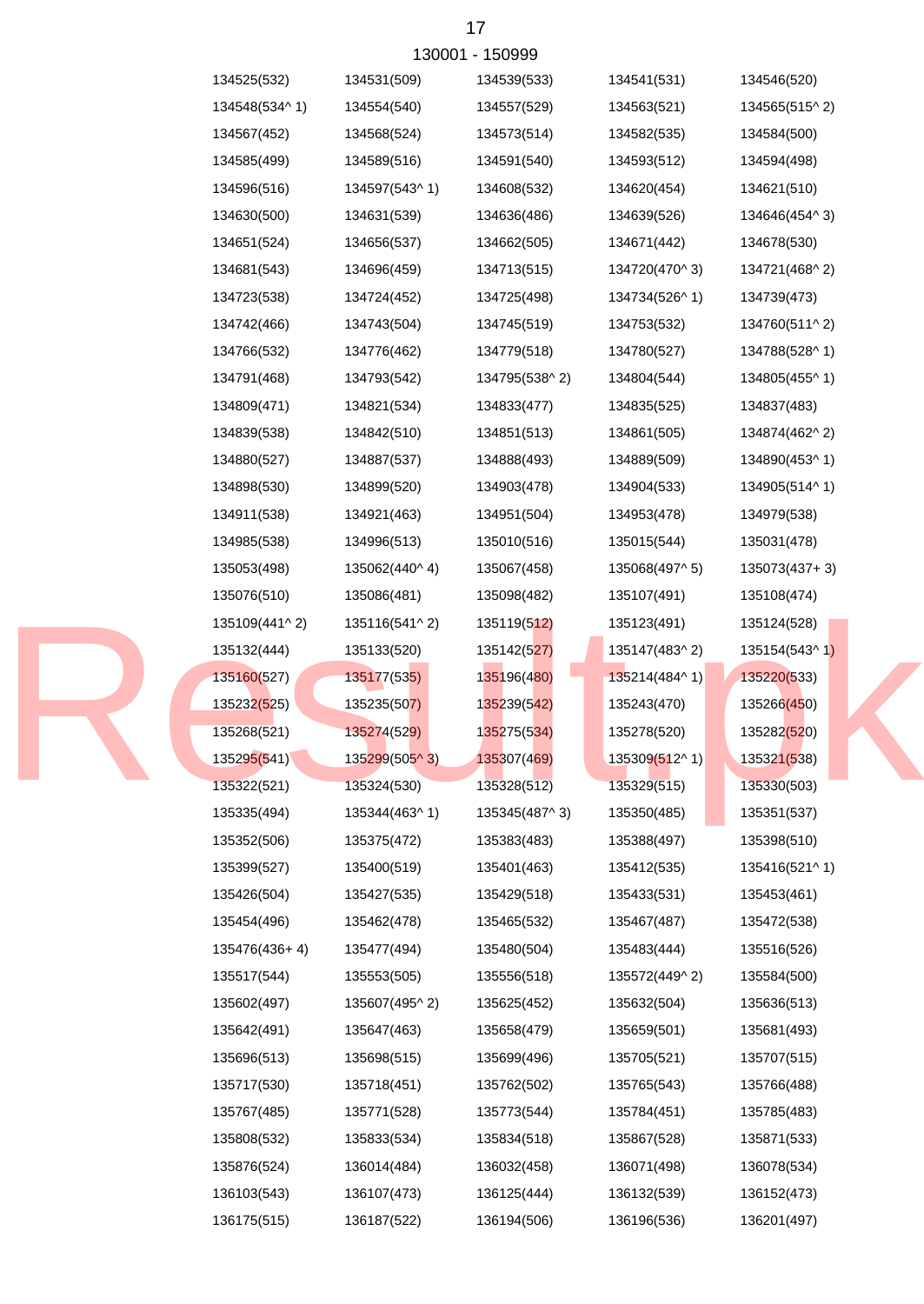

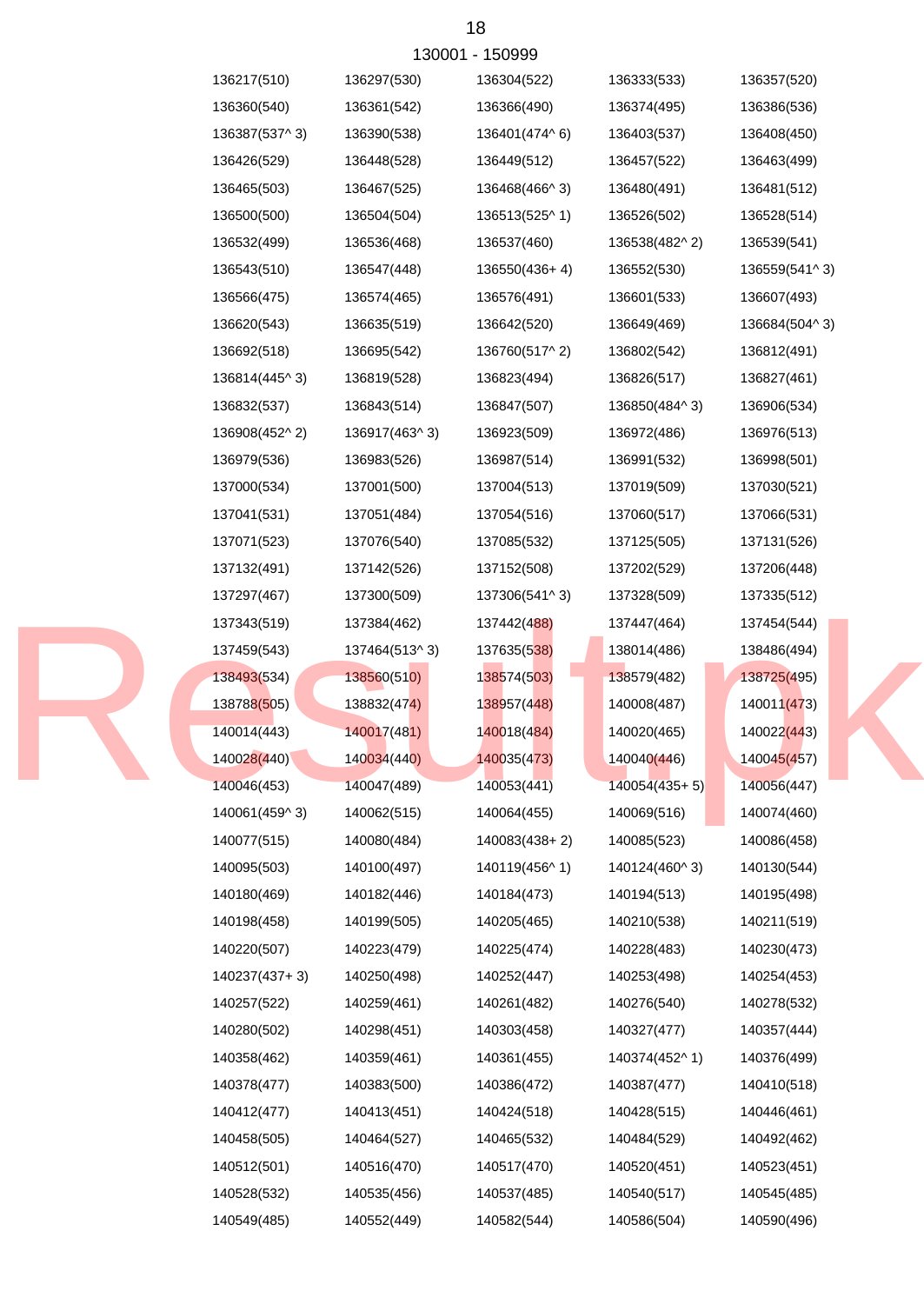| 140593(514)   | 140595(543^3) | 140610(466)     | 140611(512)   | 140612(514)   |
|---------------|---------------|-----------------|---------------|---------------|
| 140621(528^3) | 140623(497)   | 140625(510)     | 140627(450)   | 140632(528)   |
| 140754(463)   | 140757(462)   | 140759(435+5)   | 140760(448)   | 140761(469)   |
| 140764(469)   | 140765(476)   | 140769(437+3)   | 140770(457)   | 140771(440^3) |
| 140775(473)   | 140776(443)   | 140777(452)     | 140789(528)   | 140790(449^2) |
| 140805(492)   | 140808(458^1) | 140809(467)     | 140821(479)   | 140823(490)   |
| 140824(519)   | 140836(474)   | 140844(533)     | 140845(446^2) | 140855(441^3) |
| 140870(528)   | 140874(509)   | 140875(460)     | 140876(435+5) | 140878(435+5) |
| 140879(529)   | 140883(446)   | 140888(523)     | 140892(537)   | 140896(482)   |
| 140897(495)   | 140900(507)   | 140910(540)     | 140911(477)   | 140916(445)   |
| 140920(466)   | 140922(464)   | 140931(456)     | 140932(456)   | 140940(530)   |
| 140943(523)   | 140944(520)   | 141151(485)     | 141153(473)   | 141154(453)   |
| 141157(477)   | 141158(435+5) | 141159(502)     | 141163(478)   | 141164(444)   |
| 141165(435+5) | 141167(451)   | 141168(505)     | 141171(501)   | 141172(459)   |
| 141173(497)   | 141174(468)   | 141175(482)     | 141176(438+2) | 141181(521)   |
| 141182(520)   | 141183(444)   | 141184(520)     | 141185(457)   | 141186(439+1) |
| 141187(528)   | 141188(449)   | 141190(443)     | 141192(451)   | 141193(502)   |
| 141194(473)   | 141196(480)   | 141197(501)     | 141198(465)   | 141199(463)   |
| 141200(535)   | 141202(530)   | 141203(494)     | 141206(479)   | 141207(491)   |
| 141208(483)   | 141214(467)   | 141215(452)     | 141219(488)   | 141221(461)   |
| 141226(454)   | 141230(540)   | 141234(487)     | 141238(527)   | 141248(485)   |
| 141251(463)   | 141252(536)   | 141255(541)     | 141259(482)   | 141261(522)   |
| 141262(484)   | 141263(509)   | 141265(502)     | 141269(520)   | 141272(513)   |
| 141273(443^3) | 141274(527)   | 141278(524)     | 141280(468^3) | 141283(525)   |
| 141284(518)   | 141289(495)   | 141290(522)     | 141291(486)   | 141293(455)   |
| 141294(466)   | 141295(477)   | 141296(442)     | 141297(499)   | 141301(498^3) |
| 141302(480)   | 141307(510)   | 141308(525)     | 141315(519)   | 141317(462)   |
| 141319(497)   | 141322(461)   | 141325(499)     | 141328(470)   | 141329(516)   |
| 141332(480)   | 141335(515)   | 141337(455)     | 141340(452)   | 141341(471)   |
| 141343(472)   | 141344(436+4) | 141345(541)     | 141346(455)   | 141347(440)   |
| 141349(477)   | 141350(464)   | 141351(462)     | 141353(439+1) | 141354(438+2) |
| 141355(500)   | 141356(449)   | 141357(491)     | 141361(457)   | 141362(465)   |
| 141364(450)   | 141365(474)   | $141366(435+5)$ | 141367(451)   | 141368(437+3) |
| 141369(513)   | 141371(504)   | 141372(476)     | 141373(442)   | 141374(494)   |
| 141375(518)   | 141376(452)   | 141377(449)     | 141379(490)   | 141380(441)   |
| 141383(474)   | 141385(503)   | 141386(501)     | 141388(473)   | 141390(441)   |
| 141394(445)   | 141397(482)   | 141398(452)     | 141399(491)   | 141400(503)   |
| 141401(441)   | 141402(514)   | 141405(527)     | 141408(519)   | 141409(489)   |
| 141411(512)   | 141419(500)   | 141420(527)     | 141424(496)   | 141425(470)   |
| 141426(471^1) | 141427(454)   | 141429(443^3)   | 141430(471)   | 141431(494)   |
| 141433(443)   | 141435(525)   | 141436(536)     | 141439(450)   | 141440(492)   |
| 141441(529)   | 141444(451)   | 141446(481)     | 141448(487)   | 141449(479)   |
| 141450(477)   | 141451(485)   | 141452(477)     | 141455(444)   | 141457(473)   |

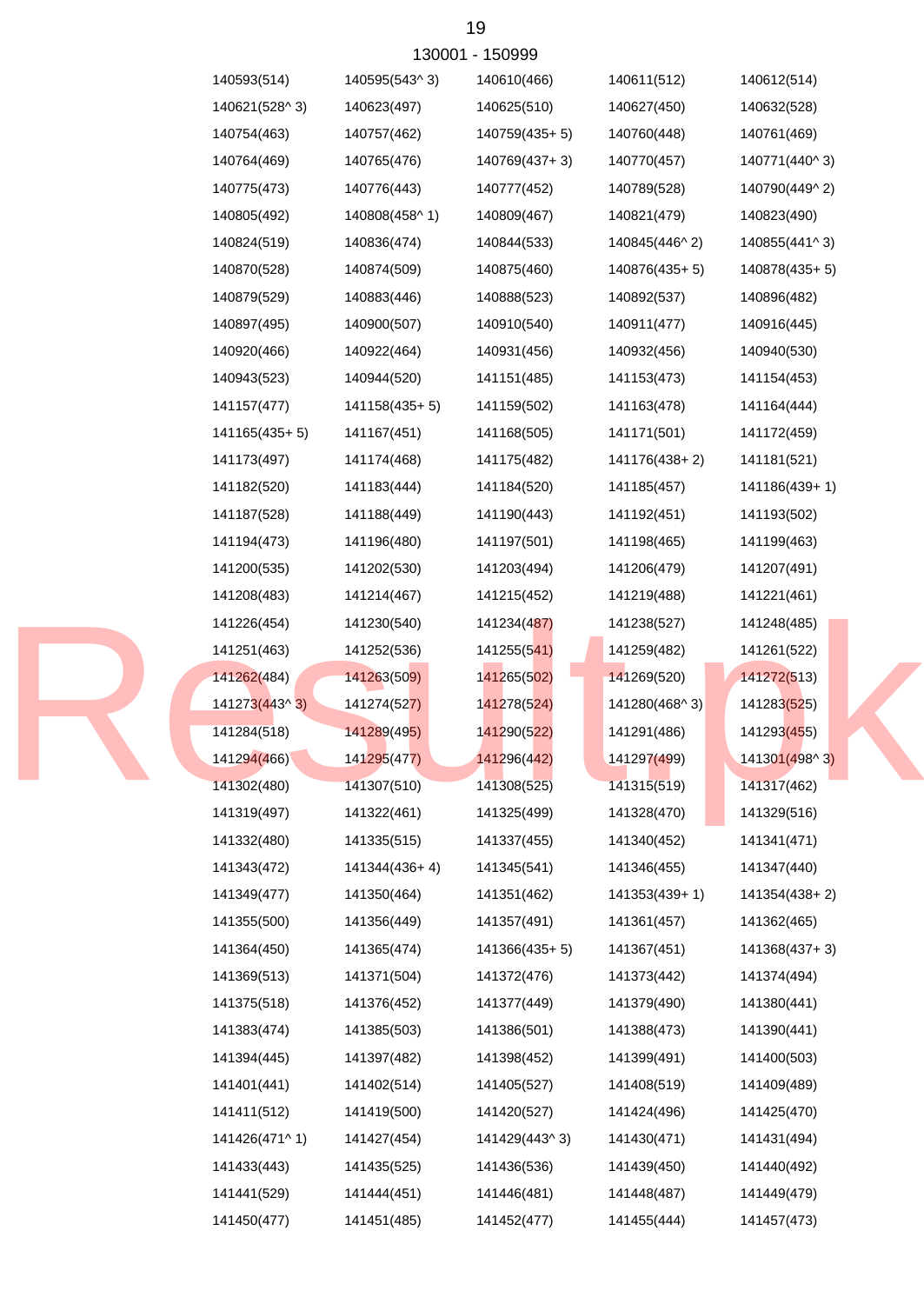| 130001 - 150999 |               |               |               |                 |  |  |  |
|-----------------|---------------|---------------|---------------|-----------------|--|--|--|
| 141459(483)     | 141460(542)   | 141464(466^3) | 141471(511)   | 141472(461)     |  |  |  |
| 141475(442)     | 141477(497)   | 141486(480)   | 141584(447)   | 141585(483)     |  |  |  |
| 141586(501)     | 141591(529)   | 141594(511)   | 141597(484)   | 141600(459)     |  |  |  |
| 141602(532)     | 141603(494)   | 141604(444)   | 141607(437+3) | 141609(460)     |  |  |  |
| $141611(435+5)$ | 141613(463)   | 141618(451)   | 141622(485)   | 141625(472)     |  |  |  |
| 141626(500)     | 141627(479)   | 141645(510)   | 141650(473)   | 141662(475)     |  |  |  |
| 141664(464)     | 141669(450)   | 141676(505)   | 141683(493)   | 141690(449)     |  |  |  |
| 141696(495)     | 141697(504)   | 141698(515)   | 141704(435+5) | 141706(476)     |  |  |  |
| 141707(513)     | 141710(486)   | 141711(504)   | 141714(467)   | 141718(506)     |  |  |  |
| 141722(437+3)   | 141723(531)   | 141728(456)   | 141729(481)   | 141952(455)     |  |  |  |
| 141953(493)     | 141954(478)   | 141955(470)   | 141958(447)   | 141962(469)     |  |  |  |
| 141964(484)     | 141965(519)   | 141966(502)   | 141974(462)   | 141975(517)     |  |  |  |
| 141976(496)     | 141978(467)   | 141983(469)   | 141984(536)   | 141990(519)     |  |  |  |
| 141994(469)     | 141999(539)   | 142003(501)   | 142004(506)   | 142009(459)     |  |  |  |
| 142018(502)     | 142019(451^1) | 142020(469)   | 142024(494)   | 142026(444)     |  |  |  |
| 142032(456)     | 142036(476)   | 142041(462)   | 142045(461)   | 142052(539)     |  |  |  |
| 142053(510)     | 142054(529)   | 142063(446)   | 142064(495)   | 142065(451)     |  |  |  |
| 142066(518)     | 142067(469)   | 142070(484^1) | 142073(460)   | 142074(523)     |  |  |  |
| 142076(484)     | 142080(537)   | 142082(503)   | 142083(481)   | 142085(499^3)   |  |  |  |
| 142302(461)     | 142304(475)   | 142311(495)   | 142322(490)   | 142324(444)     |  |  |  |
| 142329(468)     | 142332(527)   | 142335(445)   | 142337(463)   | 142349(468)     |  |  |  |
| 142350(507)     | 142602(445)   | 142603(440)   | 142607(451^1) | 142609(504)     |  |  |  |
| 142611(499)     | 142614(544)   | 142615(501)   | 142617(505)   | $142619(435+5)$ |  |  |  |
| 142622(470)     | 142626(494)   | 142628(444)   | 142629(515)   | 142630(440)     |  |  |  |
| 142631(487)     | 142882(473)   | 142884(468)   | 142886(463)   | 142887(502)     |  |  |  |
| 142890(510)     | 142891(478)   | 142894(526)   | 142895(472)   | 142899(439+1)   |  |  |  |
| 142901(517)     | 142904(465)   | 142907(507)   | 142910(516)   | 142937(458)     |  |  |  |
| 142941(483^3)   | 142947(454)   | 142948(469)   | 142954(458)   | 142958(503)     |  |  |  |
| 142960(445)     | 142962(504)   | 142974(442)   | 142978(506)   | 142979(442)     |  |  |  |
| 142980(470)     | 142981(518)   | 142984(455)   | 142990(513)   | 142993(537)     |  |  |  |
| 142994(471)     | 143004(533)   | 143006(485^1) | 143011(445^3) | 143013(522)     |  |  |  |
| 143023(462)     | 143042(443^2) | 143043(455)   | 143047(471)   | 143054(476)     |  |  |  |
| 143058(452)     | 143059(515^1) | 143060(526)   | 143062(462)   | 143063(469)     |  |  |  |
| 143065(442)     | 143074(495)   | 143077(467)   | 143079(446)   | 143080(457^3)   |  |  |  |
| 143081(453)     | 143082(449)   | 143085(492)   | 143091(525)   | 143092(439+1)   |  |  |  |
| 143095(526)     | 143099(469)   | 143100(522)   | 143102(508)   | 143118(536)     |  |  |  |
| 143119(500)     | 143122(517)   | 143123(486)   | 143126(496^3) | 143129(502)     |  |  |  |
| 143131(495)     | 143134(456)   | 143135(538)   | 143137(459)   | 143145(501)     |  |  |  |
| 143147(504)     | 143148(444)   | 143149(538)   | 143150(527)   | 143156(496)     |  |  |  |
| 143158(492)     | 143159(439+1) | 143169(535)   | 143352(531)   | 143355(463)     |  |  |  |
| 143356(441)     | 143359(514)   | 143362(477)   | 143364(443)   | 143366(491)     |  |  |  |
| 143369(511)     | 143370(485)   | 143371(480)   | 143372(445)   | 143373(446)     |  |  |  |
| 143374(503)     | 143376(452)   | 143377(457)   | 143379(452)   | 143380(501)     |  |  |  |

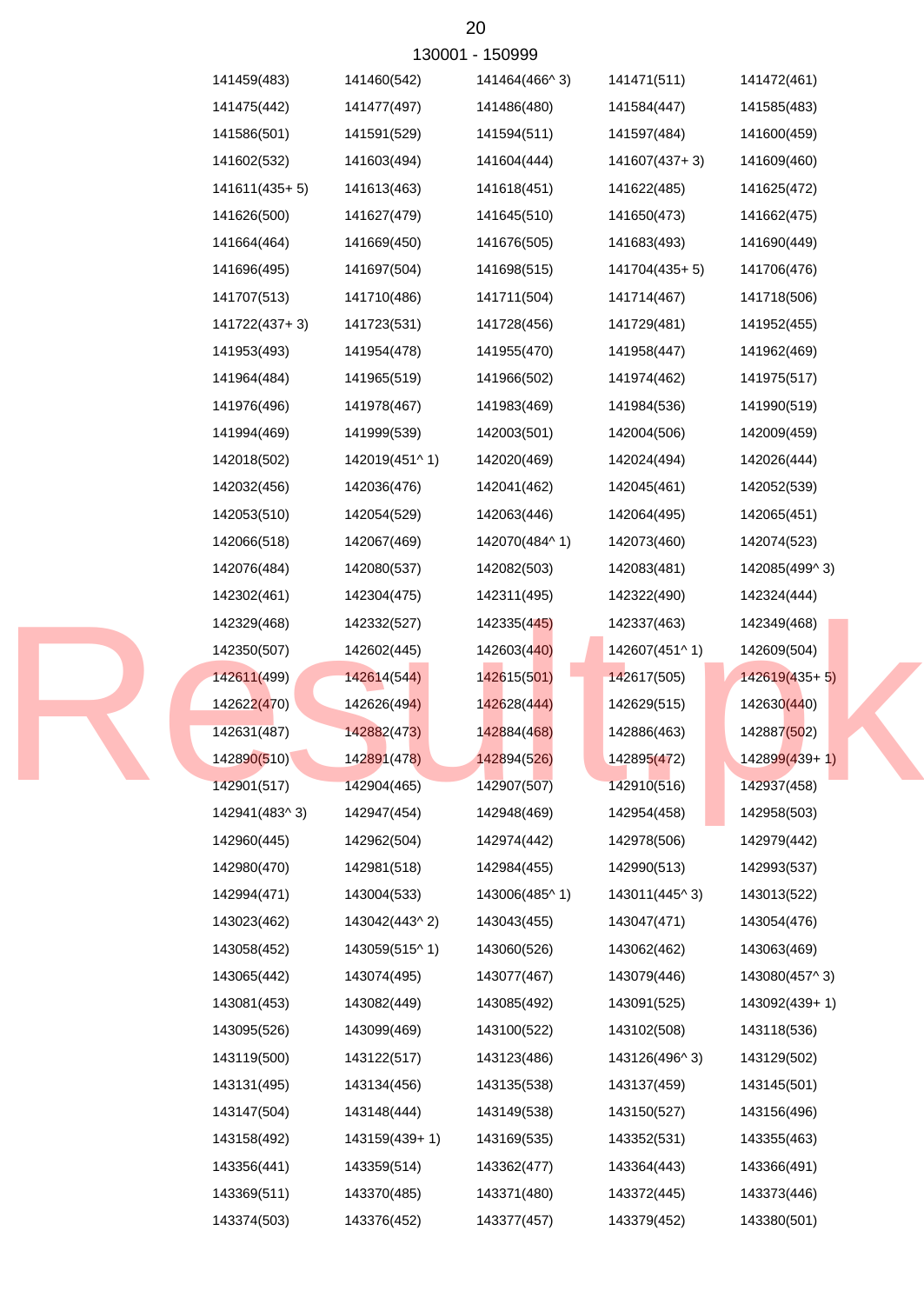| 130001 - 150999 |               |               |                 |                 |  |  |  |
|-----------------|---------------|---------------|-----------------|-----------------|--|--|--|
| 143381(447)     | 143383(465)   | 143384(476)   | 143386(461)     | 143388(504)     |  |  |  |
| 143389(456)     | 143392(463)   | 143394(472)   | 143395(469)     | 143397(474)     |  |  |  |
| 143399(481)     | 143401(486)   | 143402(483)   | 143403(448)     | 143408(483)     |  |  |  |
| 143409(480)     | 143411(466^1) | 143414(467)   | 143416(492)     | 143421(465)     |  |  |  |
| 143422(466)     | 143425(479)   | 143427(461)   | 143428(451)     | 143429(452)     |  |  |  |
| 143430(470)     | 143431(454)   | 143432(475)   | 143434(439+1)   | 143436(450)     |  |  |  |
| 143440(499^1)   | 143448(464)   | 143449(483)   | 143451(465)     | 143452(479)     |  |  |  |
| 143453(453)     | 143454(530)   | 143456(474)   | 143458(473^3)   | 143460(476)     |  |  |  |
| 143461(480)     | 143462(515)   | 143463(481)   | 143467(518)     | 143468(523^2)   |  |  |  |
| 143472(492)     | 143475(534)   | 143476(513)   | 143477(450)     | 143478(462)     |  |  |  |
| 143480(490)     | 143483(528)   | 143487(532)   | 143492(536)     | 143494(492)     |  |  |  |
| 143496(497)     | 143500(497)   | 143504(527)   | 143505(466)     | 143506(436+4)   |  |  |  |
| 143512(440)     | 143516(452)   | 143517(456)   | 143521(481)     | 143522(538)     |  |  |  |
| 143524(528)     | 143531(523)   | 143546(498)   | 143547(484)     | 143548(500)     |  |  |  |
| 143550(450)     | 143553(501)   | 143554(473)   | 143557(542)     | 143561(465^2)   |  |  |  |
| 143562(509)     | 143564(461)   | 143565(487)   | 143568(515)     | 143570(543)     |  |  |  |
| 143572(488)     | 143573(517)   | 143577(469^3) | 143579(538)     | 143580(522)     |  |  |  |
| 143585(530)     | 143586(509)   | 143589(473)   | 143592(531)     | 143593(530)     |  |  |  |
| 143594(509)     | 143600(531)   | 143601(504)   | 143604(505)     | 143605(491)     |  |  |  |
| 143606(505)     | 143608(462^2) | 143610(522)   | 143611(487)     | 143612(493)     |  |  |  |
| 143613(505^1)   | 143616(520)   | 143619(459)   | 143622(499)     | $143624(435+5)$ |  |  |  |
| 143626(450)     | 143629(453)   | 143630(470)   | 143634(489)     | 143637(483)     |  |  |  |
| 143638(477)     | 143640(496)   | 143641(512)   | $143643(437+3)$ | 143645(476)     |  |  |  |
| 143646(517)     | 143648(522)   | 143649(499)   | 143650(454)     | 143652(457)     |  |  |  |
| 143657(447)     | 143666(452)   | 143667(452)   | 143675(472)     | 143677(498)     |  |  |  |
| 143680(518)     | 143681(544)   | 143682(532)   | $143683(436+4)$ | 143684(527)     |  |  |  |
| 143687(531)     | 143688(542)   | 143689(445)   | 143691(479)     | 143693(457)     |  |  |  |
| 143695(453)     | 143696(511)   | 143698(494)   | 143700(451^2)   | 143702(526)     |  |  |  |
| 143704(501)     | 143705(473)   | 143707(495)   | 143711(525)     | 143714(521)     |  |  |  |
| 143715(456)     | 143716(524)   | 143718(506)   | 143721(501)     | 143723(436+4)   |  |  |  |
| 143732(508)     | 143733(531)   | 143734(435+5) | 143739(503)     | 143742(527)     |  |  |  |
| 143745(450)     | 143746(526)   | 143749(494)   | 143750(484)     | 143753(532)     |  |  |  |
| 143754(504)     | 143755(509)   | 143756(468)   | 143758(525)     | 143759(464)     |  |  |  |
| 143761(441)     | 143766(514)   | 143768(506)   | 143769(464)     | 143771(514)     |  |  |  |
| 143774(523)     | 143775(499)   | 143779(526)   | 143782(506)     | 143784(481)     |  |  |  |
| 143789(508)     | 143903(535)   | 144181(520)   | 144185(437+3)   | 144188(452)     |  |  |  |
| 144195(493)     | 144197(448)   | 144198(496)   | 144199(530)     | 144200(468)     |  |  |  |
| 144203(486^2)   | 144211(490)   | 144217(447)   | 144221(442)     | 144224(452)     |  |  |  |
| 144225(457)     | 144228(497)   | 144231(467)   | 144238(547^3)   | 144241(506)     |  |  |  |
| 144532(466)     | 144533(439+1) | 144534(507)   | 144535(537)     | 144536(531)     |  |  |  |
| 144539(475)     | 144546(477)   | 144547(502)   | 144551(506)     | 144552(541)     |  |  |  |
| 144558(508)     | 144559(501)   | 144577(499)   | 144578(500)     | 144588(543)     |  |  |  |
| 144592(522)     | 144595(538)   | 144596(530)   | 144597(516)     | 144607(511)     |  |  |  |
|                 |               |               |                 |                 |  |  |  |

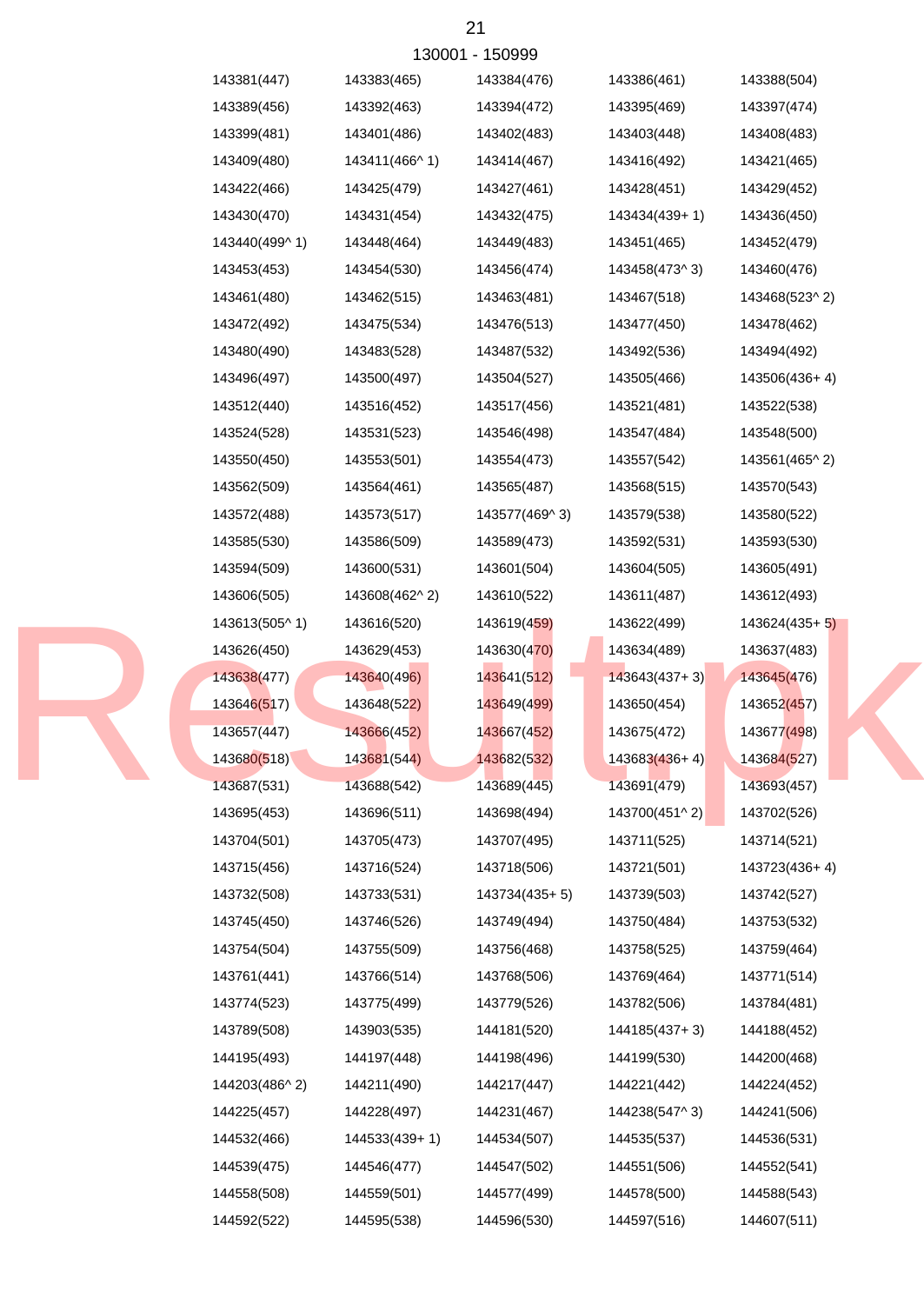| 130001 - 150999 |               |               |               |               |  |  |  |
|-----------------|---------------|---------------|---------------|---------------|--|--|--|
| 144608(532)     | 144609(476)   | 144610(477)   | 144611(500)   | 144615(462)   |  |  |  |
| 144617(488)     | 144619(498)   | 144620(517)   | 144621(498)   | 144624(501)   |  |  |  |
| 144625(506)     | 144626(534)   | 144628(487)   | 144629(537)   | 144645(493^3) |  |  |  |
| 144646(456^3)   | 144647(537)   | 144653(507)   | 144658(460)   | 144662(527)   |  |  |  |
| 144671(537)     | 144673(527)   | 144674(525)   | 144882(469)   | 144887(468)   |  |  |  |
| 144891(459)     | 144896(513)   | 144901(471^2) | 144904(532)   | 144906(517^2) |  |  |  |
| 144910(479)     | 144915(441)   | 144927(451^2) | 144931(467)   | 145232(494)   |  |  |  |
| 145234(446)     | 145237(456)   | 145238(454)   | 145239(466)   | 145240(475)   |  |  |  |
| 145242(526)     | 145249(454)   | 145251(464)   | 145252(463)   | 145258(444)   |  |  |  |
| 145269(534)     | 145270(493)   | 145271(458)   | 145273(543)   | 145277(476)   |  |  |  |
| 145297(544)     | 145300(494)   | 145305(530)   | 145307(518)   | 145309(544)   |  |  |  |
| 145310(451)     | 145311(483)   | 145312(510)   | 145314(449)   | 145315(461)   |  |  |  |
| 145316(470)     | 145317(449)   | 145318(465)   | 145319(487)   | 145320(487)   |  |  |  |
| 145321(437+3)   | 145322(512)   | 145323(443)   | 145326(475)   | 145328(462)   |  |  |  |
| 145330(449)     | 145333(448)   | 145335(541)   | 145336(457)   | 145337(462)   |  |  |  |
| 145338(487)     | 145341(486^1) | 145342(490^1) | 145346(437+3) | 145347(477)   |  |  |  |
| 145348(470)     | 145349(449)   | 145350(454)   | 145354(437+3) | 145360(499)   |  |  |  |
| 145361(446)     | 145362(521)   | 145366(505)   | 145369(523)   | 145373(527)   |  |  |  |
| 145601(450)     | 145605(532)   | 145608(481)   | 145956(517)   | 145957(522)   |  |  |  |
| 145958(538)     | 145964(475)   | 145967(526)   | 145968(490)   | 146005(528^3) |  |  |  |
| 146013(486)     | 146032(509)   | 146033(525)   | 146049(537)   | 146063(530)   |  |  |  |
| 147004(497)     | 147008(492)   | 147012(441)   | 147015(466)   | 147016(504)   |  |  |  |
| 147017(474)     | 147020(502)   | 147027(475)   | 147030(460)   | 147032(439+1) |  |  |  |
| 147042(514)     | 147044(481)   | 147048(536)   | 147055(536)   | 147059(511^3) |  |  |  |
| 147062(491)     | 147067(540)   | 147069(514)   | 147072(438+2) | 147074(493)   |  |  |  |
| 147075(447)     | 147088(452)   | 147091(449)   | 147095(447)   | 147097(540)   |  |  |  |
| 147098(466)     | 147100(506)   | 147113(543)   | 147116(500)   | 147126(493)   |  |  |  |
| 147321(471)     | 147328(450)   | 147330(498)   | 147334(500)   | 147344(482^2) |  |  |  |
| 147355(443)     | 147356(472)   | 147359(443)   | 147361(491)   | 147363(454)   |  |  |  |
| 147364(473)     | 147368(473)   | 147370(522)   | 147376(458)   | 147377(529)   |  |  |  |
| 147385(457^1)   | 147386(475)   | 147393(539)   | 147601(461)   | 147602(534)   |  |  |  |
| 147603(465)     | 147604(464)   | 147605(503)   | 147606(440)   | 147607(451)   |  |  |  |
| 147608(481)     | 147609(527)   | 147610(504)   | 147611(498)   | 147613(479)   |  |  |  |
| 147617(523)     | 147619(499)   | 147625(524)   | 147626(506)   | 147633(454)   |  |  |  |
| 147635(508)     | 147636(444)   | 147638(481)   | 147639(543)   | 147641(490)   |  |  |  |
| 147647(470)     | 147650(457^1) | 147881(508)   | 147891(534)   | 147892(518)   |  |  |  |
| 147894(436+4)   | 147895(530)   | 147899(474)   | 147907(495)   | 147910(469^2) |  |  |  |
| 147912(480)     | 147918(482)   | 147921(530)   | 147927(519^2) | 147929(483)   |  |  |  |
| 147934(507)     | 147935(514)   | 147941(501)   | 147952(474^3) | 147954(531)   |  |  |  |
| 147955(518)     | 147959(447)   | 147964(488)   | 147965(449)   | 147972(479)   |  |  |  |
| 147974(452)     | 147980(487)   | 147982(531)   | 147984(446)   | 147985(486)   |  |  |  |
| 148003(457)     | 148005(504)   | 148011(482)   | 148201(516)   | 148207(481)   |  |  |  |
| 148208(475)     | 148210(471)   | 148211(437+3) | 148212(538)   | 148215(443)   |  |  |  |

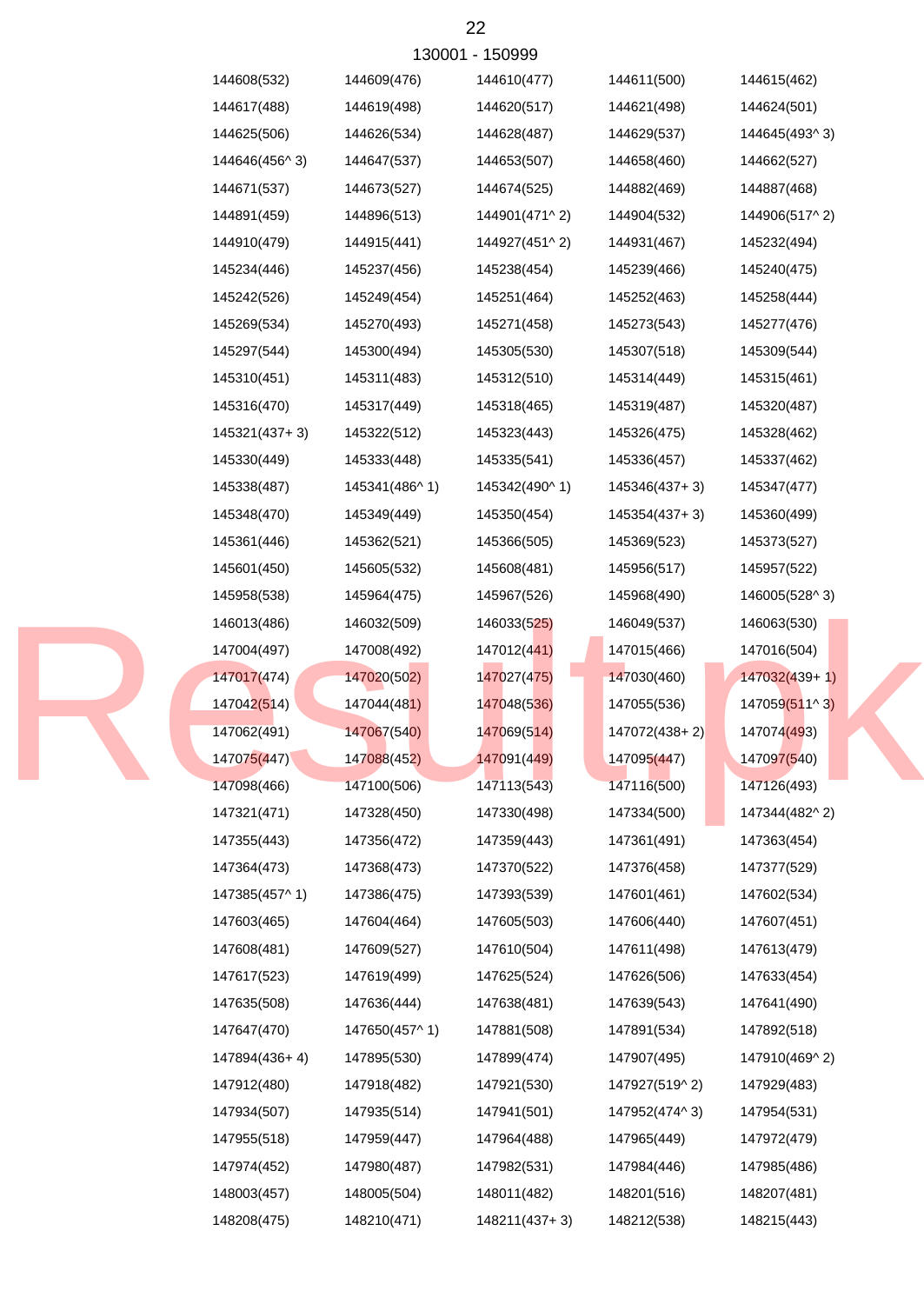|                 | 148216(511)   | 148225(526)            | 148230(516)                | 148231(455)   | 148232(515)               |
|-----------------|---------------|------------------------|----------------------------|---------------|---------------------------|
|                 | 148234(485)   | 148239(449^2)          | 148424(479^1)              | 148425(464)   | 148426(466^3)             |
|                 | 148427(455)   | 148428(544)            | 148435(519)                | 148438(531^2) | 148441(449)               |
|                 | 148444(494)   | 148445(494)            | 148449(452)                | 148459(455)   | 148641(454)               |
|                 | 148645(453)   | 148653(529)            | 148656(532)                | 148663(510)   | 148665(496)               |
|                 | 148666(499)   | 148667(493)            | 148851(442)                | 148852(462)   | 148855(517)               |
|                 | 148856(476)   | 149033(530)            | 149037(482)                | 149048(482)   | 149059(483)               |
|                 | 149074(474)   | 149082(512)            | 149085(481)                | 149091(534)   | 149094(441^1)             |
|                 | 149095(487)   | 149097(519)            | 149099(532)                | 149102(542)   | 149112(523^1)             |
|                 | 149115(459)   | 149285(528)            | 149286(531)                | 149292(542)   | 149293(441)               |
|                 | 149304(478)   | 149306(506)            | 149307(472)                | 149314(448^2) | 149317(476)               |
|                 | 149322(458)   | 149326(495)            | 149331(456^3)              | 149342(450)   | 149346(459)               |
|                 | 149348(499)   | 149349(536)            | 149352(451)                | 149360(524)   | 149361(472)               |
|                 | 149393(476^1) | 149399(481)            | 149405(448)                | 149406(528)   | 149409(460)               |
|                 | 149411(516)   | 149412(476)            | 149413(473)                | 149414(493)   | 149418(443)               |
|                 | 149420(516)   | 149427(524)            | 149430(460)                | 149432(472)   | 149445(479)               |
|                 | 149453(486)   | 149460(485)            | 149463(469)                | 149471(539)   | 149475(492)               |
|                 | 149703(482)   | 149907(483)            | 149910(543)                | 149912(454)   | 149913(543)               |
|                 | 149917(527)   | $150111(435+5)$        | 150113(460)                | 150120(514)   | 150122(521)               |
|                 | 150134(489)   | 150139(524)            | 150148(467)                | 150151(447)   | 150155(508)               |
|                 | 150157(535)   | 150162(525)            | 150166(524)                | 150167(537)   | $150178(435+5)$           |
|                 | 150179(503)   | 150352(480)            | 150367(518)                | 150551(467)   | 150552(447)               |
|                 | 150555(514^1) | $150559(439+1)$        | 150561(536)                | 150562(461)   | 150568(512)               |
|                 | 150569(478)   | 150582(542^1)          | 150775(458)                | 150970(473)   | ******** <mark>***</mark> |
| <b>Grade: E</b> |               |                        |                            |               |                           |
|                 | 130157(428)   | $130161(430^{\circ}3)$ | 130240(415^3)              | 130326(434)   | 130487(432)               |
|                 | 130548(425)   | 130571(416)            | 130663(431 <sup>1</sup> 1) | 130967(428)   | 131071(436^3)             |
|                 | 131211(415)   | 131215(417^4)          | 131388(421^5)              | 131401(435^2) | 131415(422)               |
|                 | 131515(425)   | 131731(418^1)          | 132386(434)                | 132458(428)   | 132539(435^1)             |
|                 | 132545(424^3) | 132546(437^3)          | 132743(435^2)              | 132753(413)   | 132807(412^3)             |
|                 | 132864(425)   | 132984(410^3)          | 133099(423)                | 134059(430^1) | 134383(432)               |
|                 | 134583(409^2) | 134617(409)            | 134902(424^2)              | 135100(431)   | 135622(428)               |
|                 | 135676(417)   | 136455(436^3)          | 136903(433)                | 136940(418^6) | 137204(426)               |
|                 | 140003(429)   | 140007(432)            | 140023(413)                | 140036(431)   | 140038(400)               |
|                 | 140044(428)   | 140048(419)            | 140049(419)                | 140055(423^2) | 140177(383)               |
|                 | 140178(400^3) | 140200(422)            | 140214(425)                | 140244(412^3) | 140247(421)               |
|                 | 140356(422)   | 140362(402)            | 140476(434)                | 140556(437^2) | 140592(426)               |
|                 | 140624(421)   | 140758(429^2)          | 140762(431)                | 140881(427)   | 140937(403)               |
|                 | 141152(402^3) | 141156(402)            | 141160(410)                | 141169(432)   | 141177(431^3)             |
|                 | 141178(414)   | 141191(404)            | 141195(427)                | 141205(426)   | 141227(427)               |
|                 | 141333(420^2) | 141334(430)            | 141336(439^2)              | 141342(410)   | 141387(409)               |
|                 | 141422(425)   | 141432(428)            | 141601(429)                | 141668(434)   | 141672(425)               |
|                 | 141684(421)   | 141699(435^3)          | 141967(418)                | 141977(431)   | 141989(433)               |

23 130001 - 150999